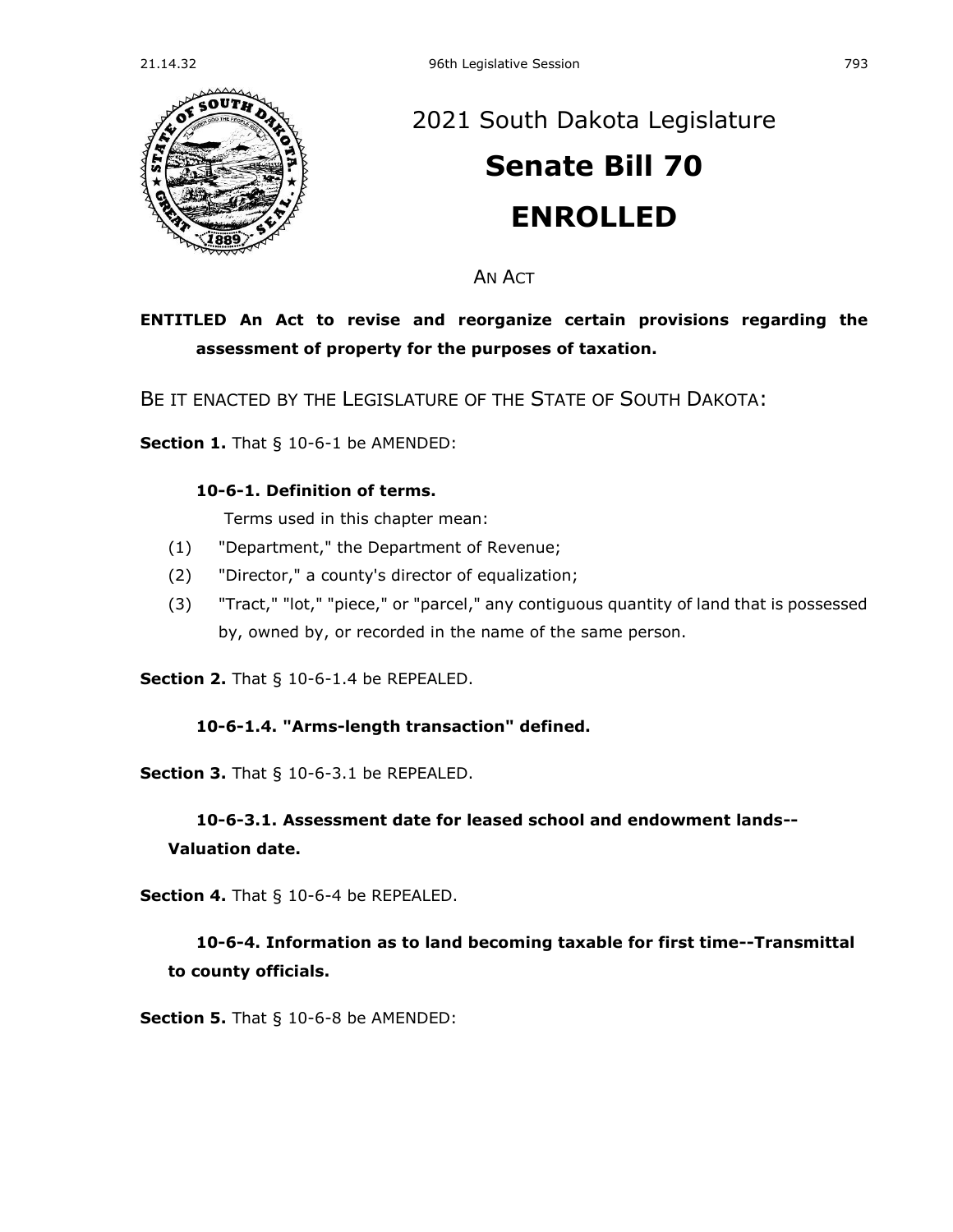The director may require each person subject to this chapter to furnish to the director a statement under oath setting forth specifically all real property that is either owned by or under the control of the person on the statutory assessment day.

**Section 6.** [That § 10-3-27 be AMENDED:](https://sdlegislature.gov/Statutes/Codified_Laws/DisplayStatute.aspx?Type=Statute&Statute=10-3-27)

### **[10-3-27. V](https://sdlegislature.gov/Statutes/Codified_Laws/DisplayStatute.aspx?Type=Statute&Statute=10-3-27)aluation of property on neglect or refusal by owner to comply with requirements--Notation of neglect or refusal.**

The director of equalization shall make an estimate of the value of property if any person, after demand by the director, neglects or refuses to comply with the requirements of this chapter or chapter [10-6.](https://sdlegislature.gov/Statutes/Codified_Laws/DisplayStatute.aspx?Type=Statute&Statute=10-6) The director shall note the neglect or refusal on the assessment roll opposite the name of any such person.

**Section 7.** [That § 10-6-10 be REPEALED.](https://sdlegislature.gov/Statutes/Codified_Laws/DisplayStatute.aspx?Type=Statute&Statute=10-6-10)

## **[10-6-10. S](https://sdlegislature.gov/Statutes/Codified_Laws/DisplayStatute.aspx?Type=Statute&Statute=10-6-10)tatement forms to be furnished by county commissioners-- Affidavit requirements.**

**Section 8.** [That §§ 10-6-20 to 10-6-22 be REPEALED.](https://sdlegislature.gov/Statutes/Codified_Laws/DisplayStatute.aspx?Type=Multi&Statute=10-6-20&Statute=10-6-22)

**Section 9.** [That § 10-6-25 be AMENDED:](https://sdlegislature.gov/Statutes/Codified_Laws/DisplayStatute.aspx?Type=Statute&Statute=10-6-25)

### **[10-6-25. V](https://sdlegislature.gov/Statutes/Codified_Laws/DisplayStatute.aspx?Type=Statute&Statute=10-6-25)iewing of property--Inspection of records--Recording assessed value.**

For the purpose of making an assessment of a tract listed for taxation, the director or the director's deputy shall inspect and examine the property. The director may, without charge, inspect any book, paper, or public record that relates to the property.

For each tract of real property assessed, the director shall record the property's assessed value without improvements or structures, the value of all improvements or structures on the property, and the property's total assessed value.

**Section 10.** [That § 10-6-31 be AMENDED:](https://sdlegislature.gov/Statutes/Codified_Laws/DisplayStatute.aspx?Type=Statute&Statute=10-6-31)

#### **[10-6-31. C](https://sdlegislature.gov/Statutes/Codified_Laws/DisplayStatute.aspx?Type=Statute&Statute=10-6-31)lassification of property--Notation by director.**

For the purposes of taxation, all property is hereby classified into the following classes:

(1) Agricultural property;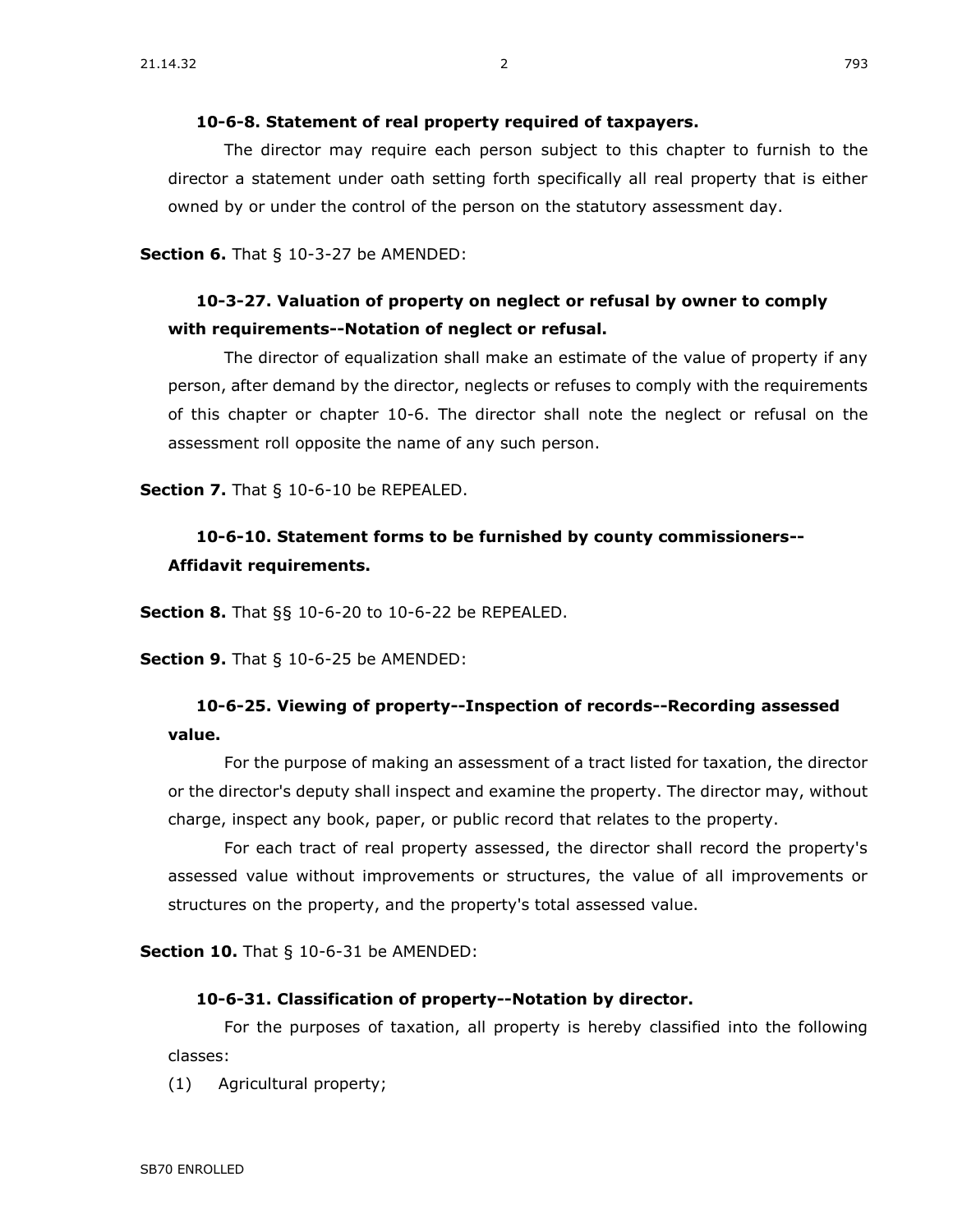- (2) Nonagricultural property; and
- (3) Owner-occupied single-family dwellings.

Agricultural property includes any land classified as agricultural land pursuant to § [10-](https://sdlegislature.gov/Statutes/Codified_Laws/DisplayStatute.aspx?Type=Statute&Statute=10-6-31.3) [6-31.3](https://sdlegislature.gov/Statutes/Codified_Laws/DisplayStatute.aspx?Type=Statute&Statute=10-6-31.3) and any improvements on the agricultural land used exclusively for agricultural purposes. However, agricultural property does not include any normally occupied dwelling or automobile garage or portion of a building used for that purpose by the occupant of such dwelling. Owner-occupied single-family dwellings include all property classified pursuant to § [10-13-39.](https://sdlegislature.gov/Statutes/Codified_Laws/DisplayStatute.aspx?Type=Statute&Statute=10-13-39)

Nonagricultural property includes all other property not otherwise classified.

The director, in listing and assessing all property to which this section applies, shall designate opposite each description the class to which the property belongs.

**Section 11.** [That § 10-6-31.1 be AMENDED:](https://sdlegislature.gov/Statutes/Codified_Laws/DisplayStatute.aspx?Type=Statute&Statute=10-6-31.1)

#### **[10-6-31.1. A](https://sdlegislature.gov/Statutes/Codified_Laws/DisplayStatute.aspx?Type=Statute&Statute=10-6-31.1)gricultural land taxed without regard to zoning.**

Any land classified as agricultural land pursuant to  $\S$  [10-6-31.3](https://sdlegislature.gov/Statutes/Codified_Laws/DisplayStatute.aspx?Type=Statute&Statute=10-6-31.3) shall be taxed as agricultural land without regard to its zoning classification. If any portion of the land is sold or otherwise converted to a principal use other than agricultural, then it shall be classified and taxed accordingly.

#### **Section 12.** [That § 10-6-31.2 be AMENDED:](https://sdlegislature.gov/Statutes/Codified_Laws/DisplayStatute.aspx?Type=Statute&Statute=10-6-31.2)

## **[10-6-31.2. L](https://sdlegislature.gov/Statutes/Codified_Laws/DisplayStatute.aspx?Type=Statute&Statute=10-6-31.2)eased school lands classified separately--Assessment date and valuation date--Assessment, equalization, and taxation of school and endowment lands.**

Leased school and endowment lands, as provided in chapter [5-11,](https://sdlegislature.gov/Statutes/Codified_Laws/DisplayStatute.aspx?Type=Statute&Statute=5-11) are hereby separately classified for the purpose of taxation. Leased school and endowment lands shall be listed and assessed annually pursuant to § [10-6-2.](https://sdlegislature.gov/Statutes/Codified_Laws/DisplayStatute.aspx?Type=Statute&Statute=10-6-2) The assessment, equalization, and taxation of school and endowment lands that satisfy the criteria for classification of land as agricultural shall be at the same level and on the same basis as land assessed and equalized according to §§ [10-6-33.28](https://sdlegislature.gov/Statutes/Codified_Laws/DisplayStatute.aspx?Type=Statute&Statute=10-6-33.28) to [10-6-33.33,](https://sdlegislature.gov/Statutes/Codified_Laws/DisplayStatute.aspx?Type=Statute&Statute=10-6-33.33) inclusive.

**Section 13.** [That § 10-6-31.3 be AMENDED:](https://sdlegislature.gov/Statutes/Codified_Laws/DisplayStatute.aspx?Type=Statute&Statute=10-6-31.3)

#### **[10-6-31.3. C](https://sdlegislature.gov/Statutes/Codified_Laws/DisplayStatute.aspx?Type=Statute&Statute=10-6-31.3)riteria for classification of land as agricultural.**

For tax purposes, land is agricultural land if the land's principal use is devoted to the raising and harvesting of crops or timber or fruit trees, the rearing, feeding, and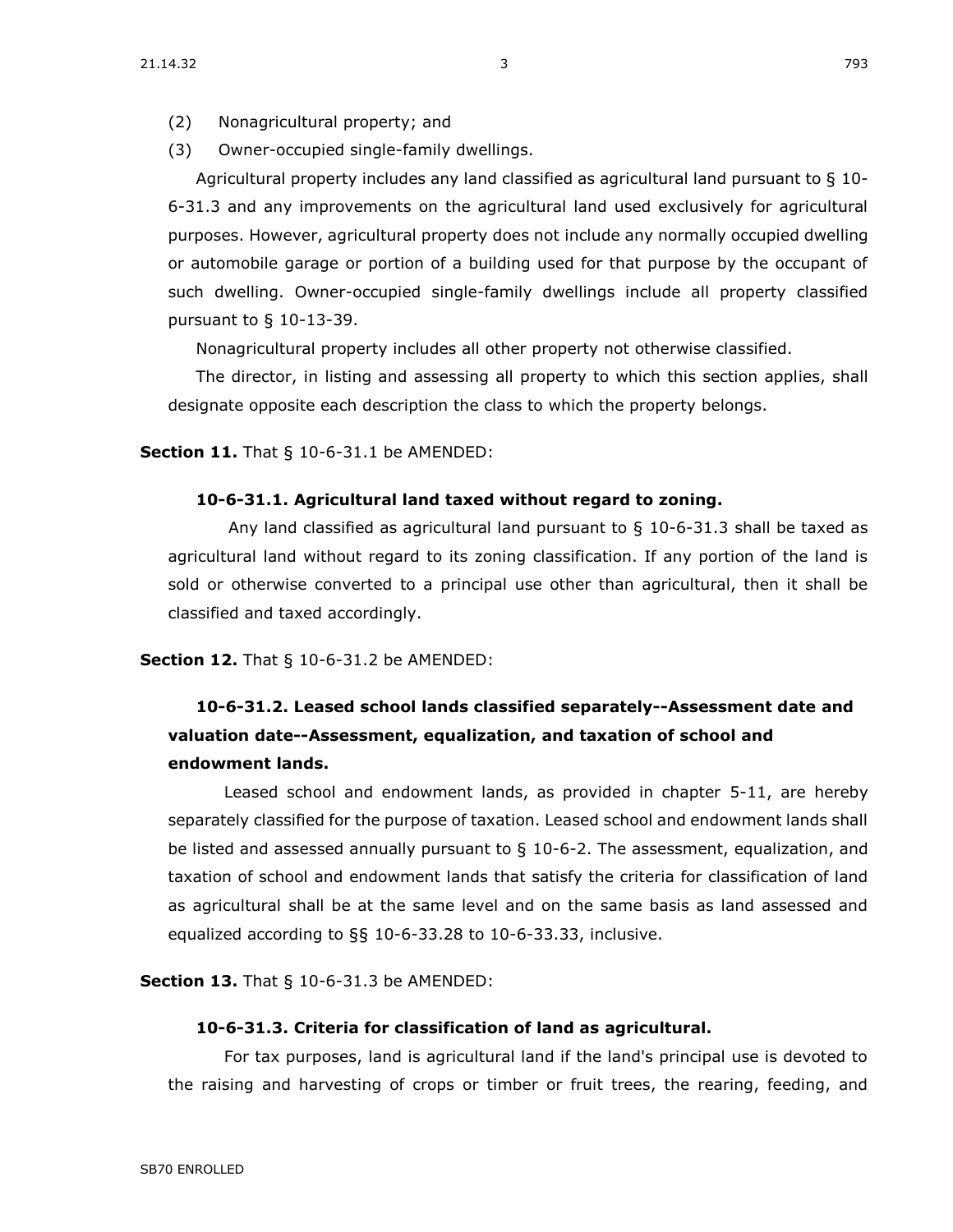management of farm livestock, poultry, fish, or nursery stock, the production of bees and apiary products, or horticulture, all for intended profit. Agricultural land also includes woodland, wasteland, and pasture land, but only if the land is held and operated in conjunction with agricultural land and is under the same ownership.

In addition, to be classified as agricultural land for tax purposes, the land must meet one of the following criteria:

- (1) In three of the previous five years, a gross income is derived from the pursuit of agriculture from the land that is at least ten percent of the taxable valuation of the bare land assessed as agricultural property, excluding any improvements. If there is a crop share arrangement or cash rent agreement, the gross income from the land of both the landlord and tenant must be combined and used to meet this requirement. Alternatively, at least two thousand five hundred dollars of the owner's gross income is annually derived from the pursuit of agriculture; or
- (2) The land consists of not less than twenty acres of unplatted land or is a part of a management unit of not less than eighty acres of unplatted land. The same acreage specifications apply to platted land, excluding land platted as a subdivision, that is in an unincorporated area. However, the board of county commissioners may increase the minimum acre requirement up to one hundred sixty acres.

For the purposes of this section, the term, management unit, means any two or more parcels of land, whether adjoining or not, under common ownership located within this state and managed and operated as a unit for one or more of the principal uses listed in this section. No parcel of land within a management unit may be more than twenty air miles from the nearest other parcel within the management unit. If requested by the director, the owner shall provide supporting documentation of the land contained in the management unit.

**Section 14.** [That § 10-6-31.8 be AMENDED.](https://sdlegislature.gov/Statutes/Codified_Laws/DisplayStatute.aspx?Type=Statute&Statute=10-6-31.8)

## **[10-6-31.8. C](https://sdlegislature.gov/Statutes/Codified_Laws/DisplayStatute.aspx?Type=Statute&Statute=10-6-31.8)riteria for classification of agricultural land as riparian buffer**

**strip.**

Agricultural land shall be classified as a riparian buffer strip pursuant to  $\S$  [10-6-](https://sdlegislature.gov/Statutes/Codified_Laws/DisplayStatute.aspx?Type=Statute&Statute=10-6-31.7) [31.7,](https://sdlegislature.gov/Statutes/Codified_Laws/DisplayStatute.aspx?Type=Statute&Statute=10-6-31.7) if it meets the following criteria:

- (1) The agricultural land consists of existing or planted perennial vegetation;
- (2) The riparian buffer strip is a minimum of fifty feet in width along an eligible river, stream, or lake, and extends up to a maximum of one hundred twenty feet in width along an eligible river, stream, or lake. For the purposes of this section, the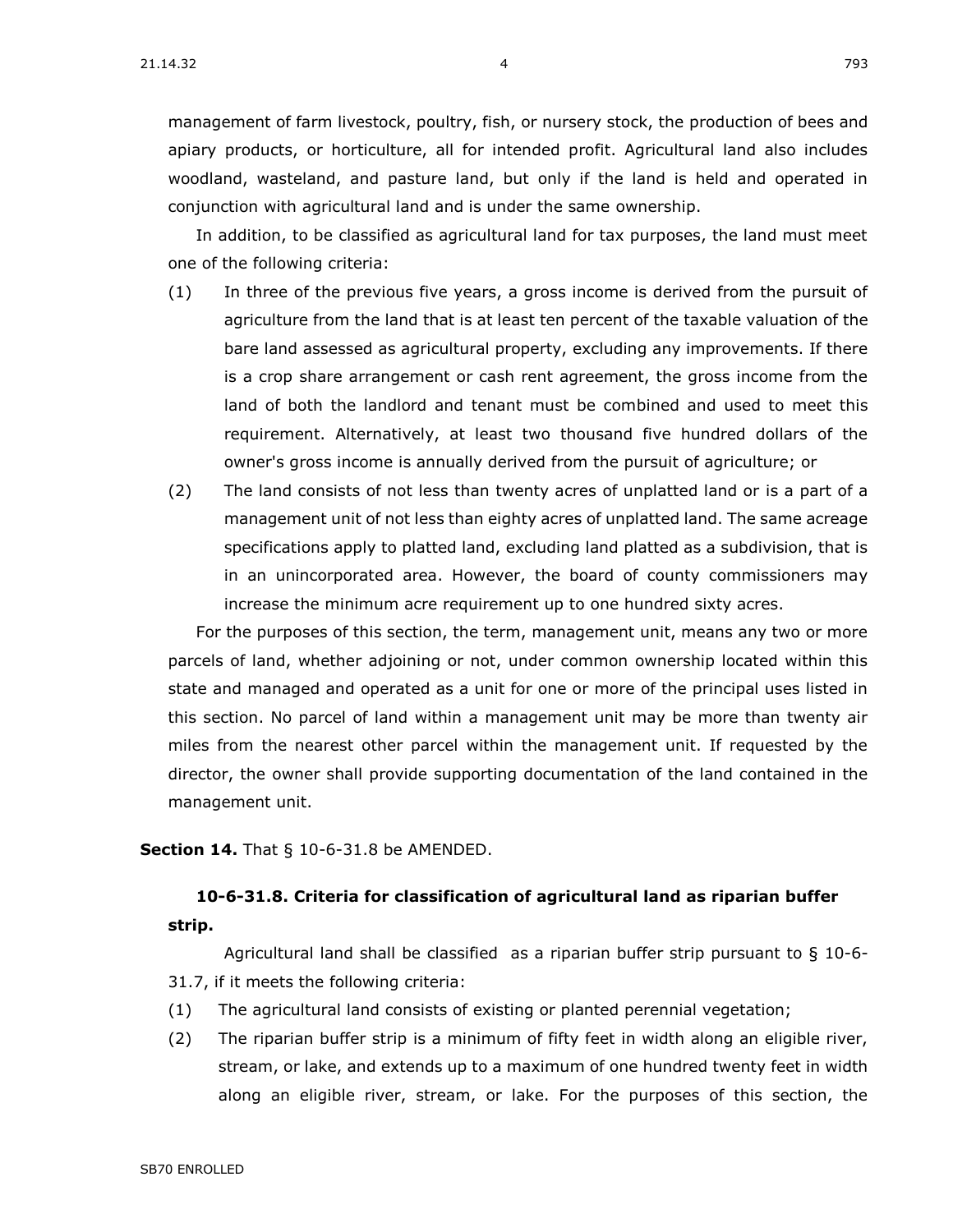measurement along a river or stream begins at the top of the bank or where the upland or terrestrial vegetation begins, whichever is closer to the water channel, and extends landward from the beginning measuring point. The measurement along a lake begins where upland or terrestrial vegetation begins and extends landward from the beginning measuring point. A riparian buffer strip may vary along the riparian area if the strip is at least fifty to one hundred twenty feet in width and is mapped to calculate the taxable area involved;

- (3) The perennial vegetation is not harvested or mowed before July tenth. However, a minimum of four inches of vegetative cover shall be maintained at all times;
- (4) The perennial vegetation is not grazed during the months of May to September, inclusive; and
- (5) The landowner files a verified application with the director of equalization of the county where the agricultural property is located, verifying that the criteria of this section has been met.

The landowner shall include in the application a legal description of the parcel where the riparian buffer strip is located, all necessary documentation including maps and acre totals, and any other information required by the director to determine eligibility. The application must be filed annually with the director before October sixteenth. If the director determines that the agricultural land meets the criteria provided by this section, the land must be assessed pursuant to  $\S$  [10-6-31.7](https://sdlegislature.gov/Statutes/Codified_Laws/DisplayStatute.aspx?Type=Statute&Statute=10-6-31.7) on November first. The application must be in a form as prescribed by the secretary of revenue.

#### **Section 15.** [That § 10-6-33 be AMENDED:](https://sdlegislature.gov/Statutes/Codified_Laws/DisplayStatute.aspx?Type=Statute&Statute=10-6-33)

### **[10-6-33. B](https://sdlegislature.gov/Statutes/Codified_Laws/DisplayStatute.aspx?Type=Statute&Statute=10-6-33)asis for determining valuation for tax purposes--Cost, market and income approaches to appraisal considered.**

The director shall individually assess each tract of real property at its fair market value. In determining the fair market value of property, the director may not adopt a lower or different standard of value because it is to serve as a basis of taxation. The director may not adopt as a criterion of value the price for which a tract of real property would sell at a forced sale, or in the aggregate with all other tracts of real property in the county. The director shall determine the fair market value by appropriate consideration of the cost approach, the market approach, and the income approach to appraisal. The director shall consider and document all elements of such approaches that are applicable prior to a determination of fair market value.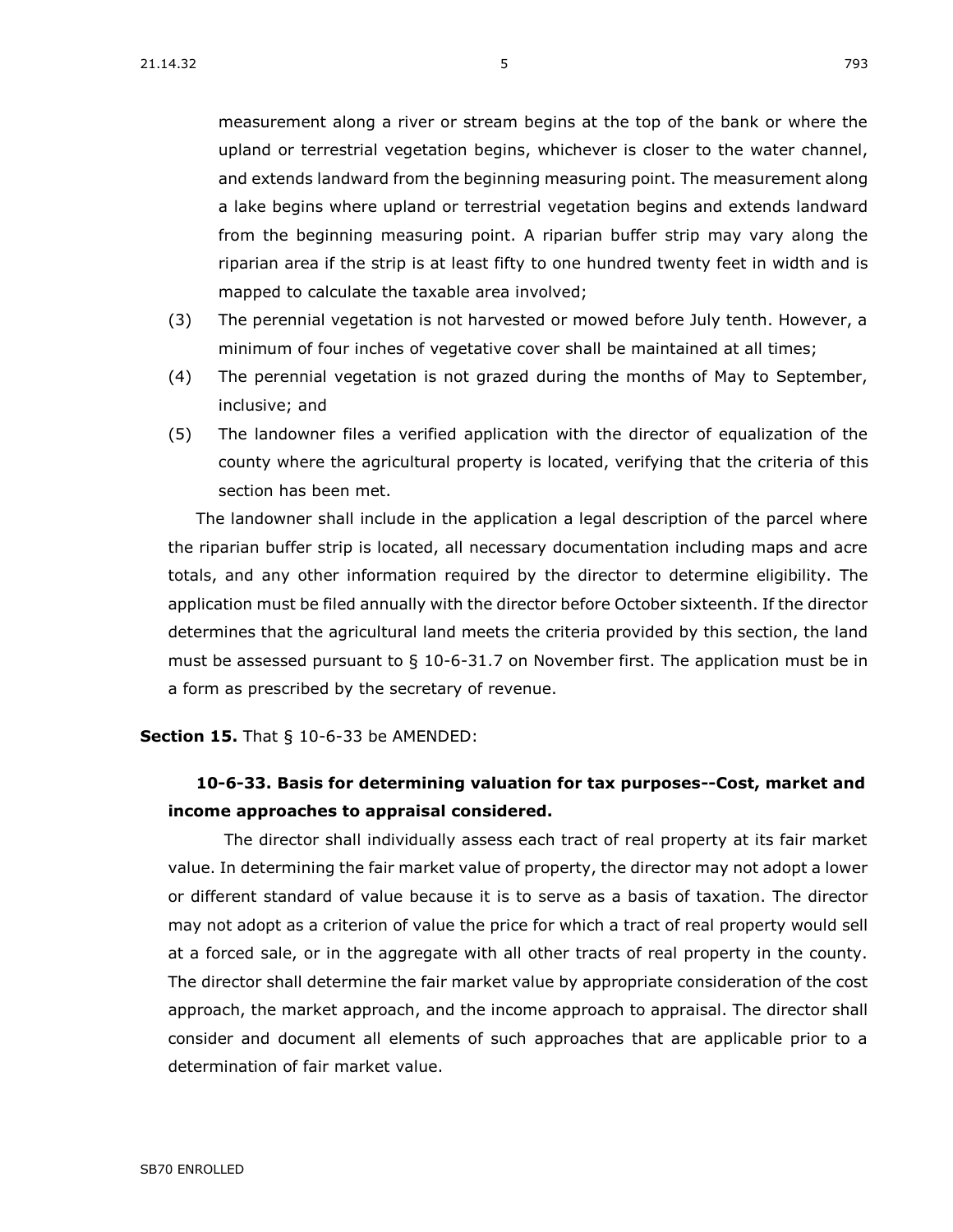## **[10-6-33.2. D](https://sdlegislature.gov/Statutes/Codified_Laws/DisplayStatute.aspx?Type=Statute&Statute=10-6-33.2)etermination of capacity to produce agricultural products-- Sources of information.**

**Section 17.** [That § 10-6-33.3 be AMENDED.](https://sdlegislature.gov/Statutes/Codified_Laws/DisplayStatute.aspx?Type=Statute&Statute=10-6-33.3)

#### **[10-6-33.3. P](https://sdlegislature.gov/Statutes/Codified_Laws/DisplayStatute.aspx?Type=Statute&Statute=10-6-33.3)roperty not used for agriculture separately assessed.**

Land or improvements on land within an operating unit that is not used incident to an agricultural pursuit shall be separately listed and assessed.

**Section 18.** [That § 10-6-33.5 be REPEALED.](https://sdlegislature.gov/Statutes/Codified_Laws/DisplayStatute.aspx?Type=Statute&Statute=10-6-33.5)

#### **[10-6-33.5. A](https://sdlegislature.gov/Statutes/Codified_Laws/DisplayStatute.aspx?Type=Statute&Statute=10-6-33.5)ssessment, valuation, equalization, and taxation of school and endowment lands.**

**Section 19.** [That § 10-6-33.7 be REPEALED.](https://sdlegislature.gov/Statutes/Codified_Laws/DisplayStatute.aspx?Type=Statute&Statute=10-6-33.7)

## **[10-6-33.7. C](https://sdlegislature.gov/Statutes/Codified_Laws/DisplayStatute.aspx?Type=Statute&Statute=10-6-33.7)lassification of agricultural land in each county--Basis for soil valuation.**

**Section 20.** [That § 10-6-33.21 be AMENDED:](https://sdlegislature.gov/Statutes/Codified_Laws/DisplayStatute.aspx?Type=Statute&Statute=10-6-33.21)

#### **[10-6-33.21. A](https://sdlegislature.gov/Statutes/Codified_Laws/DisplayStatute.aspx?Type=Statute&Statute=10-6-33.21)ssessed value of inundated farmlands--Classification.**

If an application is submitted pursuant to  $\S$  [10-6-33.22,](https://sdlegislature.gov/Statutes/Codified_Laws/DisplayStatute.aspx?Type=Statute&Statute=10-6-33.22) the director shall take into consideration and make adjustments in setting the assessed value for agricultural land which has been inundated by floods and is not farmable during the past three growing seasons. The director shall use the marshland soils rating classification pursuant to § [10-](https://sdlegislature.gov/Statutes/Codified_Laws/DisplayStatute.aspx?Type=Statute&Statute=10-6-33.32) [6-33.32](https://sdlegislature.gov/Statutes/Codified_Laws/DisplayStatute.aspx?Type=Statute&Statute=10-6-33.32) to determine the assessed value of the acreage inundated and not farmable.

**Section 21.** [That § 10-6-33.22 be AMENDED.](https://sdlegislature.gov/Statutes/Codified_Laws/DisplayStatute.aspx?Type=Statute&Statute=10-6-33.22)

### **[10-6-33.22. R](https://sdlegislature.gov/Statutes/Codified_Laws/DisplayStatute.aspx?Type=Statute&Statute=10-6-33.22)equest for special assessment for inundated farmland--Time limit--Description of land.**

If agricultural land has been inundated by floods and was not farmable during the past three growing seasons, any landowner or the landowner's agent or attorney may request the director to specially assess the land for the purpose of taxation by submitting an application before November first. The landowner or the landowner's agent or attorney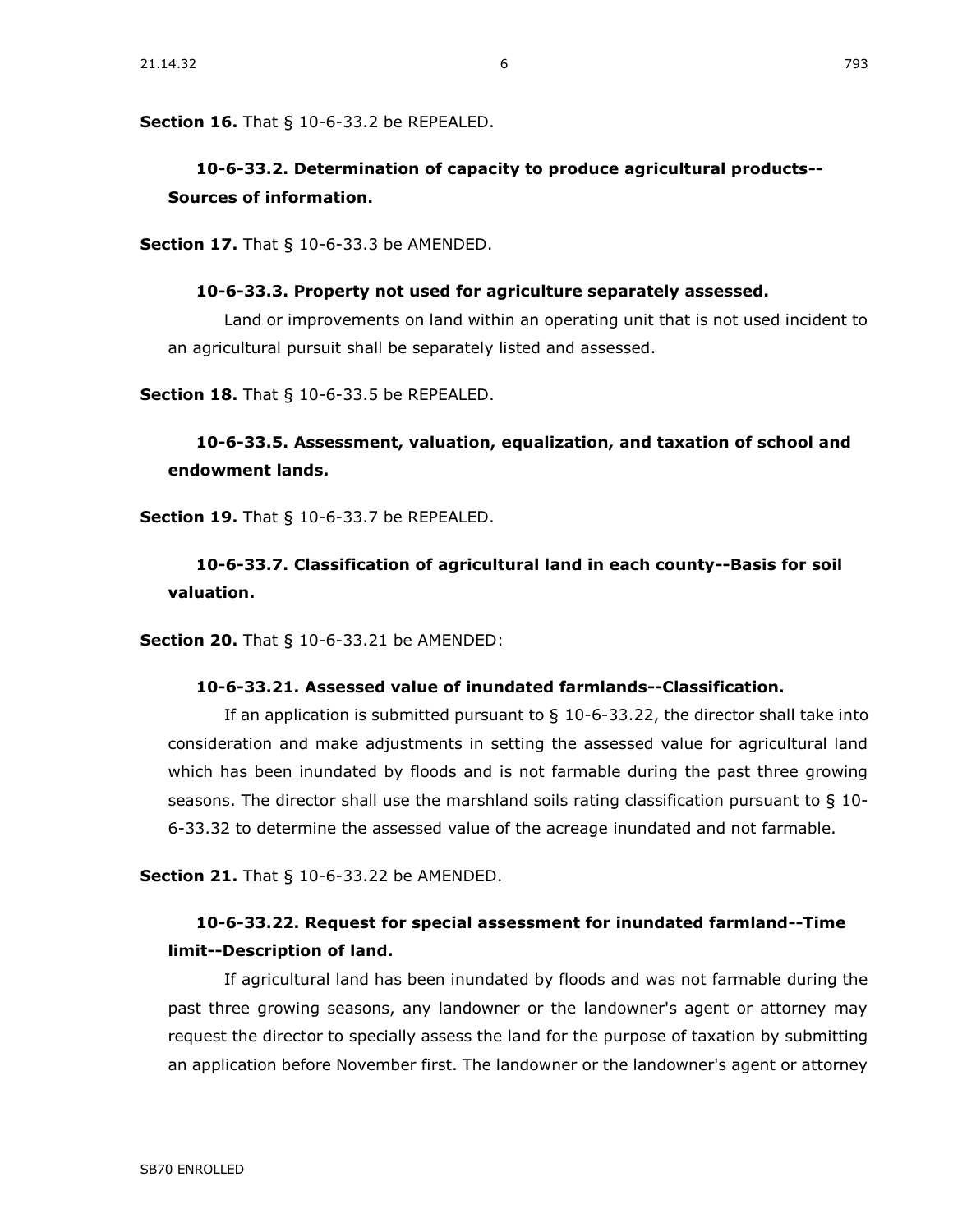shall describe on the application the portion of the agricultural land that has been inundated by floods and was not farmable during the past three growing seasons.

**Section 22.** [That § 10-6-33.31 be AMENDED:](https://sdlegislature.gov/Statutes/Codified_Laws/DisplayStatute.aspx?Type=Statute&Statute=10-6-33.31)

## **[10-6-33.31. A](https://sdlegislature.gov/Statutes/Codified_Laws/DisplayStatute.aspx?Type=Statute&Statute=10-6-33.31)gricultural income value for county--Adjustment of assessed value by director.**

Before July first each year, the secretary of revenue shall annually provide each director the agricultural income value for each county as computed pursuant to § [10-6-](https://sdlegislature.gov/Statutes/Codified_Laws/DisplayStatute.aspx?Type=Statute&Statute=10-6-33.28) [33.28.](https://sdlegislature.gov/Statutes/Codified_Laws/DisplayStatute.aspx?Type=Statute&Statute=10-6-33.28) The director shall annually determine the assessed value of agricultural land. The assessed value of agricultural land may be adjusted by the director to the extent one or more of the following factors affect the productivity of the land:

- (1) Location;
- (2) Size;
- (3) Soil survey statistics;
- (4) Terrain;
- (5) Topographical condition;
- (6) Climate;
- (7) Accessibility; or
- (8) Surface obstructions.

The director shall document each adjustment. The director shall document an adjustment by using data from sources reasonably related to the adjustment being made. In addition, the director may use data from comparable sales of agricultural land to document the adjustment concerning productivity for any of the factors listed in this section.

If the actual use of agricultural land varies from the land use category specified by soil classification standards, or if any factors listed in this section exist that affect the productivity of the land, the property owner may request an examination of the land by the director on a form prescribed by the department. The director shall determine whether to adjust the assessed value of the agricultural land pursuant to the factors listed in this section.

The director shall document all supporting evidence for the adjustment determination. The director shall provide any adjustment documentation to the department upon request. The adjustment documentation must be kept in the director's office for the life of the adjustment.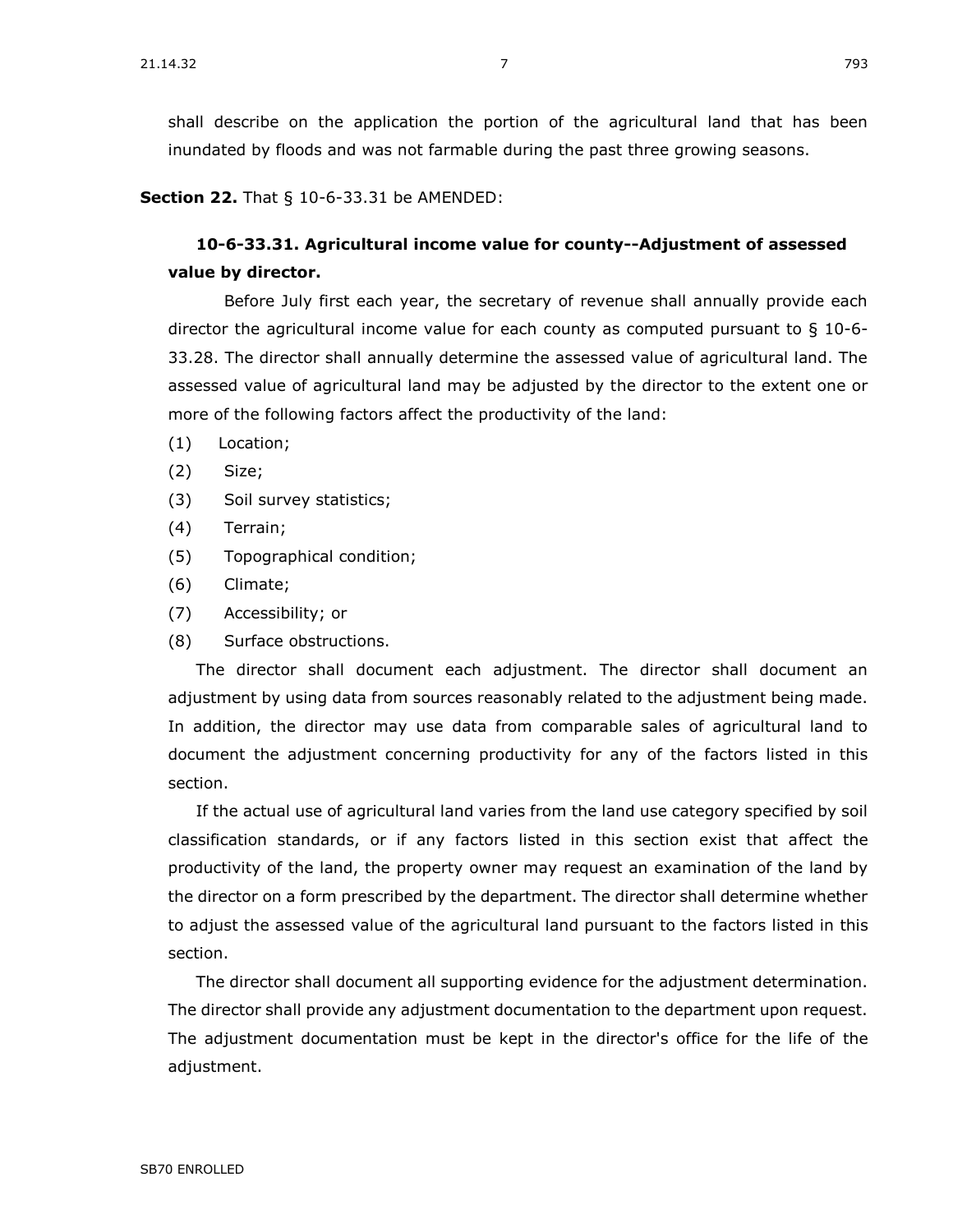**Section 23.** [That § 10-6-33.32 be AMENDED.](https://sdlegislature.gov/Statutes/Codified_Laws/DisplayStatute.aspx?Type=Statute&Statute=10-6-33.32)

## **[10-6-33.32. D](https://sdlegislature.gov/Statutes/Codified_Laws/DisplayStatute.aspx?Type=Statute&Statute=10-6-33.32)ivision of land into categories--Director provides soil ratings-- Director permitted to make adjustments.**

All soils shall be divided into classes based on soil classification standards developed by the United States Department of Agriculture, Natural Resources Conservation Service. All agricultural land shall be categorized as either cropland or noncropland. The department shall provide each county with soil ratings for all soil types present in the county. The director shall implement the soil ratings and utilize the ratings as the basis for determining the value of each soil type in the county. The director may make an adjustment to a parcel pursuant to § [10-6-33.31.](https://sdlegislature.gov/Statutes/Codified_Laws/DisplayStatute.aspx?Type=Statute&Statute=10-6-33.31)

**Section 24.** [That § 10-6-33.34 be AMENDED:](https://sdlegislature.gov/Statutes/Codified_Laws/DisplayStatute.aspx?Type=Statute&Statute=10-6-33.34)

#### **[10-6-33.34. F](https://sdlegislature.gov/Statutes/Codified_Laws/DisplayStatute.aspx?Type=Statute&Statute=10-6-33.34)air market value of agricultural land.**

The agricultural income value for agricultural land as determined by §§ [10-6-33.28](https://sdlegislature.gov/Statutes/Codified_Laws/DisplayStatute.aspx?Type=Statute&Statute=10-6-33.28) to [10-6-33.33,](https://sdlegislature.gov/Statutes/Codified_Laws/DisplayStatute.aspx?Type=Statute&Statute=10-6-33.33) inclusive, represents the fair market value of agricultural land for purposes of assessment, equalization, and taxation, and the department shall provide the director the factor of adjustment necessary for the computation required pursuant to §§ [10-3-41,](https://sdlegislature.gov/Statutes/Codified_Laws/DisplayStatute.aspx?Type=Statute&Statute=10-3-41) [10-12-31.1,](https://sdlegislature.gov/Statutes/Codified_Laws/DisplayStatute.aspx?Type=Statute&Statute=10-12-31.1) [10-12-42,](https://sdlegislature.gov/Statutes/Codified_Laws/DisplayStatute.aspx?Type=Statute&Statute=10-12-42) and [10-13-37.](https://sdlegislature.gov/Statutes/Codified_Laws/DisplayStatute.aspx?Type=Statute&Statute=10-13-37)

**Section 25.** [That § 10-6-33.35 be AMENDED:](https://sdlegislature.gov/Statutes/Codified_Laws/DisplayStatute.aspx?Type=Statute&Statute=10-6-33.35)

## **[10-6-33.35. A](https://sdlegislature.gov/Statutes/Codified_Laws/DisplayStatute.aspx?Type=Statute&Statute=10-6-33.35)gricultural Land Assessment Implementation and Oversight Advisory Task Force.**

There is hereby established the Agricultural Land Assessment Implementation and Oversight Advisory Task Force. The task force shall consist of the following fourteen members:

- (1) The speaker of the House of Representatives shall appoint four members of the House of Representatives, no more than two of whom may be from one political party;
- (2) The speaker of the House of Representatives shall appoint three members of the general public, at least one of the members shall have an agricultural background and at least one of the members shall have a business background;
- (3) The president pro tempore of the Senate shall appoint four members of the Senate, no more than two of whom may be from one political party; and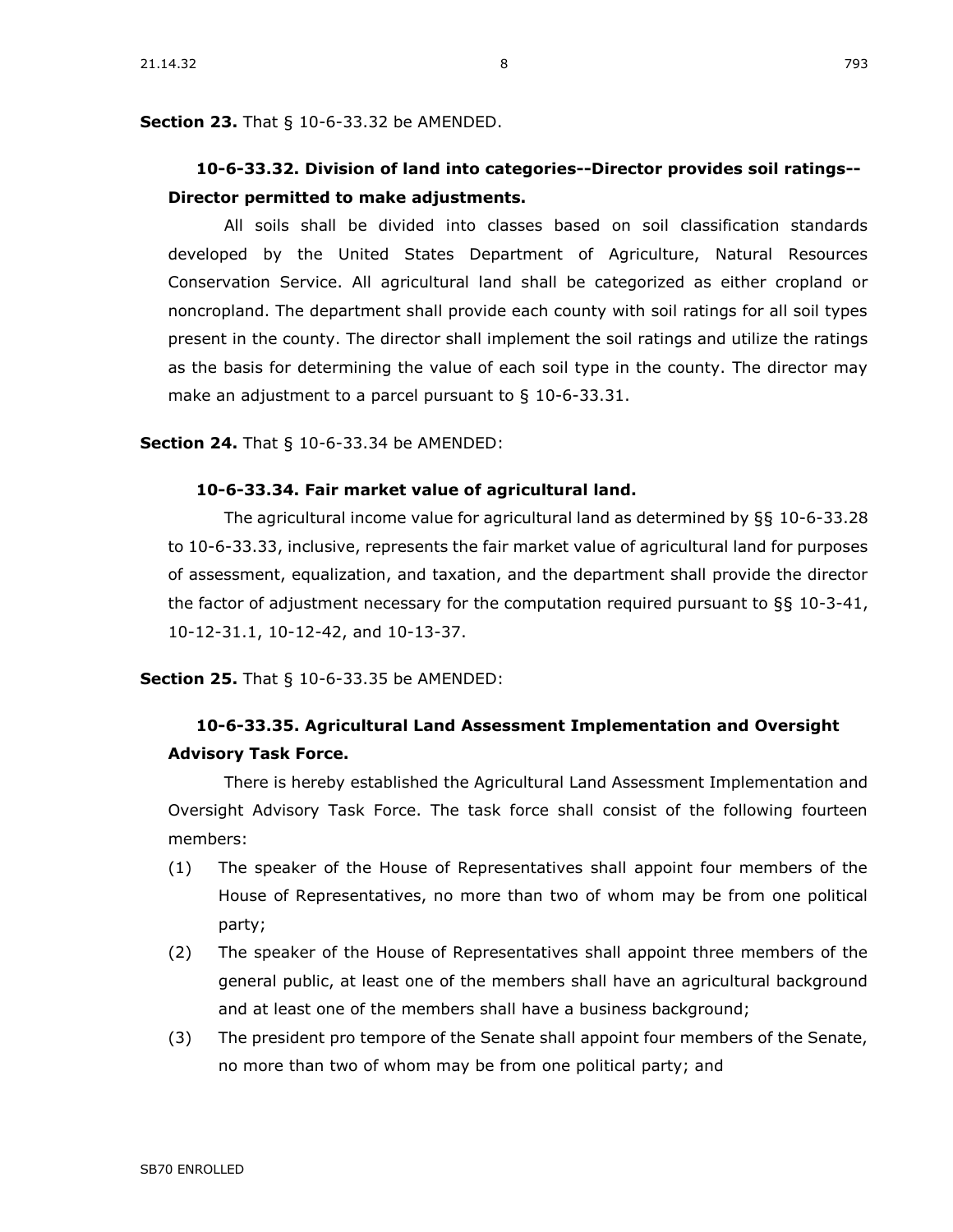(4) The president pro tempore of the Senate shall appoint three members of the general public, at least one of the members shall have an agricultural background and at least one of the members shall have a business background.

The speaker of the House of Representatives and president pro tempore of the Senate before the close of each regular session of the Legislature held in odd-numbered years shall appoint members to the task force for a term of two years. If there is a vacancy on the task force, the vacancy shall be filled in the same manner as the original appointment.

The task force shall advise the department regarding the rules promulgated by the department to administer the provisions concerning the assessment and taxation of agricultural lands and shall review the implementation of the provisions of law concerning the assessment and taxation of agricultural land. The task force shall report to the Senate and House of Representatives and may submit a copy of its report to the Governor. The task force may present draft legislation and policy recommendations to the Legislative Research Council Executive Board.

**Section 26.** That a NEW SECTION be added:

## **10-6-135. Recommendations required by Agricultural Land Assessment Implementation and Oversight Advisory Task Force.**

The Agricultural Land Assessment Implementation and Oversight Advisory Task Force established pursuant to § [10-6-33.35](https://sdlegislature.gov/Statutes/Codified_Laws/DisplayStatute.aspx?Type=Statute&Statute=10-6-33.35) shall make recommendations in the following areas:

- (1) The proper percentage of annual earning capacity and capitalization rate to be used to determine the agricultural income value pursuant to § [10-6-33.28;](https://sdlegislature.gov/Statutes/Codified_Laws/DisplayStatute.aspx?Type=Statute&Statute=10-6-33.28)
- (2) The changes, if any, that must be made to §§ [13-16-7,](https://sdlegislature.gov/Statutes/Codified_Laws/DisplayStatute.aspx?Type=Statute&Statute=13-16-7) [13-37-16,](https://sdlegislature.gov/Statutes/Codified_Laws/DisplayStatute.aspx?Type=Statute&Statute=13-37-16) and [13-37-35.1](https://sdlegislature.gov/Statutes/Codified_Laws/DisplayStatute.aspx?Type=Statute&Statute=13-37-35.1) to ensure that the total amount of additional taxes that may be generated on agricultural land by a school district pursuant to the provisions of  $\S$ § [13-16-7,](https://sdlegislature.gov/Statutes/Codified_Laws/DisplayStatute.aspx?Type=Statute&Statute=13-16-7) [13-](https://sdlegislature.gov/Statutes/Codified_Laws/DisplayStatute.aspx?Type=Statute&Statute=13-37-16) [37-16,](https://sdlegislature.gov/Statutes/Codified_Laws/DisplayStatute.aspx?Type=Statute&Statute=13-37-16) and [13-37-35.1](https://sdlegislature.gov/Statutes/Codified_Laws/DisplayStatute.aspx?Type=Statute&Statute=13-37-35.1) will not provide a substantial property tax revenue increase for the school district pursuant to the implementation of the productivity system pursuant to §§ [10-6-33.28](https://sdlegislature.gov/Statutes/Codified_Laws/DisplayStatute.aspx?Type=Statute&Statute=10-6-33.28) to [10-6-33.33,](https://sdlegislature.gov/Statutes/Codified_Laws/DisplayStatute.aspx?Type=Statute&Statute=10-6-33.33) inclusive;
- (3) The changes, if any, that must be made to §§ [13-16-7,](https://sdlegislature.gov/Statutes/Codified_Laws/DisplayStatute.aspx?Type=Statute&Statute=13-16-7) [13-37-16,](https://sdlegislature.gov/Statutes/Codified_Laws/DisplayStatute.aspx?Type=Statute&Statute=13-37-16) and [13-37-35.1](https://sdlegislature.gov/Statutes/Codified_Laws/DisplayStatute.aspx?Type=Statute&Statute=13-37-35.1) to ensure that the total amount of property taxes that may be lost on agricultural land by a school district pursuant to the provisions of §§ [13-16-7,](https://sdlegislature.gov/Statutes/Codified_Laws/DisplayStatute.aspx?Type=Statute&Statute=13-16-7) [13-37-16,](https://sdlegislature.gov/Statutes/Codified_Laws/DisplayStatute.aspx?Type=Statute&Statute=13-37-16) and [13-37-35.1](https://sdlegislature.gov/Statutes/Codified_Laws/DisplayStatute.aspx?Type=Statute&Statute=13-37-35.1) will not provide a substantial property tax revenue decrease for the school district pursuant to the implementation of the productivity system pursuant to §§ [10-6-33.28](https://sdlegislature.gov/Statutes/Codified_Laws/DisplayStatute.aspx?Type=Statute&Statute=10-6-33.28) to [10-6-33.33,](https://sdlegislature.gov/Statutes/Codified_Laws/DisplayStatute.aspx?Type=Statute&Statute=10-6-33.33) inclusive; and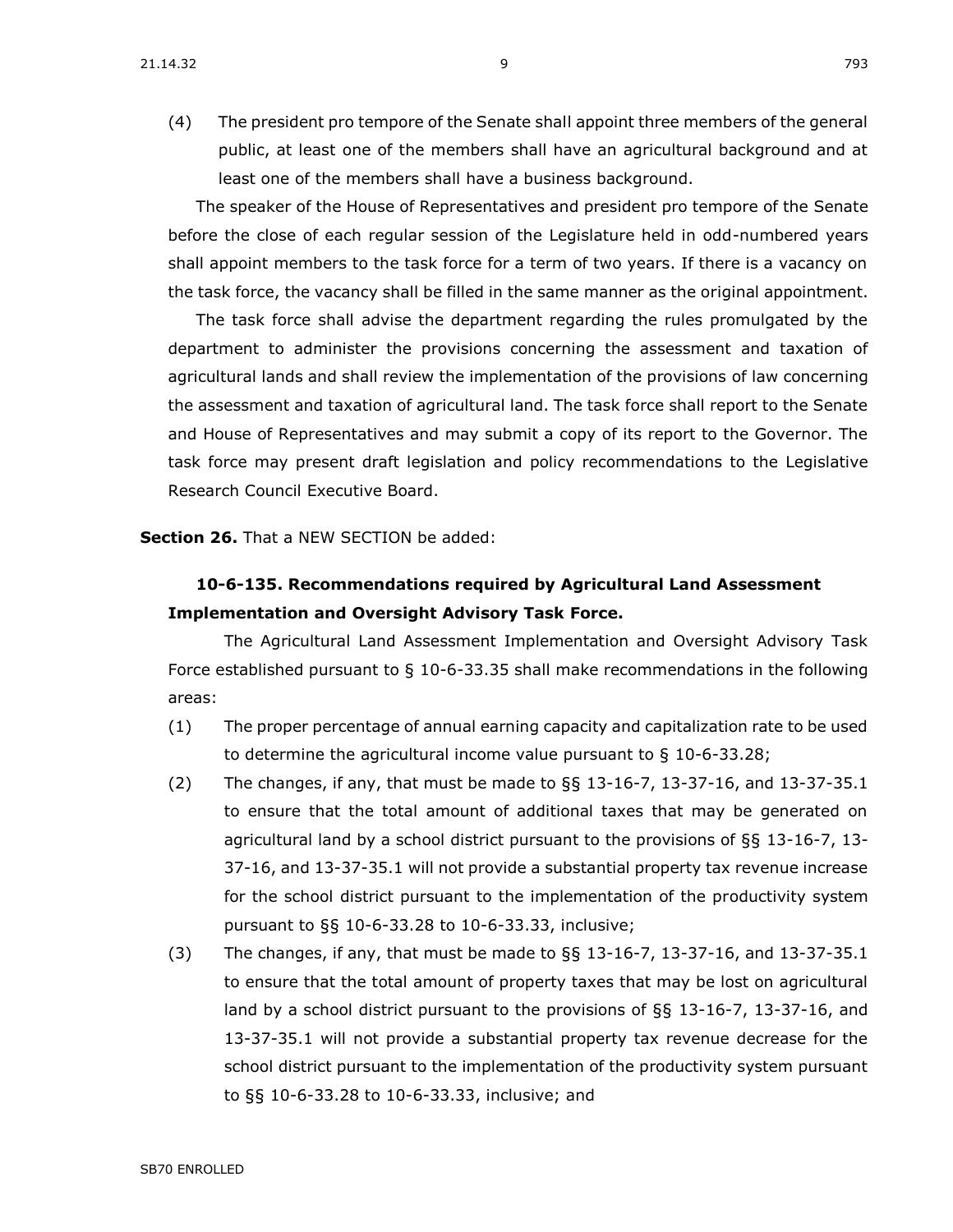(4) The distribution of the local effort for the general fund of school districts between the classifications of real property as provided by  $\S$  [13-13-72.1](https://sdlegislature.gov/Statutes/Codified_Laws/DisplayStatute.aspx?Type=Statute&Statute=13-13-72.1) which establishes the real property tax contribution from agricultural property for the general fund of school districts as a fixed ratio of the total local effort for such levies. The task force shall also consider the other taxes paid by agricultural property, the relationship of the total assessed value of agricultural property to the total assessed value of all real property, and other factors the task force deems appropriate.

**Section 27.** [That §§ 10-6-33.36 to 10-6-33.38 be REPEALED.](https://sdlegislature.gov/Statutes/Codified_Laws/DisplayStatute.aspx?Type=Multi&Statute=10-6-33.36&Statute=10-6-33.38)

**Section 28.** [That § 10-6-35 be REPEALED.](https://sdlegislature.gov/Statutes/Codified_Laws/DisplayStatute.aspx?Type=Statute&Statute=10-6-35)

**[10-6-35. V](https://sdlegislature.gov/Statutes/Codified_Laws/DisplayStatute.aspx?Type=Statute&Statute=10-6-35)alue of land excluding improvements determined--Value including improvements--Mines and quarries included.**

**Section 29.** [That § 10-6-35.20 be REPEALED.](https://sdlegislature.gov/Statutes/Codified_Laws/DisplayStatute.aspx?Type=Statute&Statute=10-6-35.20)

**[10-6-35.20. T](https://sdlegislature.gov/Statutes/Codified_Laws/DisplayStatute.aspx?Type=Statute&Statute=10-6-35.20)ax credit allowed for system producing ethyl alcohol fuel--Fuel for resale excluded.**

**Section 30.** [That § 10-6-36 be REPEALED.](https://sdlegislature.gov/Statutes/Codified_Laws/DisplayStatute.aspx?Type=Statute&Statute=10-6-36)

**[10-6-36. R](https://sdlegislature.gov/Statutes/Codified_Laws/DisplayStatute.aspx?Type=Statute&Statute=10-6-36)eal property to be viewed--Entry of values for land, improvements and total.**

**Section 31.** [That § 10-6-36.1 be AMENDED.](https://sdlegislature.gov/Statutes/Codified_Laws/DisplayStatute.aspx?Type=Statute&Statute=10-6-36.1)

### **[10-6-36.1. U](https://sdlegislature.gov/Statutes/Codified_Laws/DisplayStatute.aspx?Type=Statute&Statute=10-6-36.1)nrecorded improvements to real property--Notification of value to county auditor.**

If the director finds improvements to real property when assessing the property for tax purposes, and if the improvements are not recorded in the director's records for the property and the improvements were not made in the year immediately preceding the assessment date, the director shall notify the county auditor of the value of the improvements and the date when the improvements were added to the real property.

**Section 32.** [That § 10-6-36.2 be AMENDED.](https://sdlegislature.gov/Statutes/Codified_Laws/DisplayStatute.aspx?Type=Statute&Statute=10-6-36.2)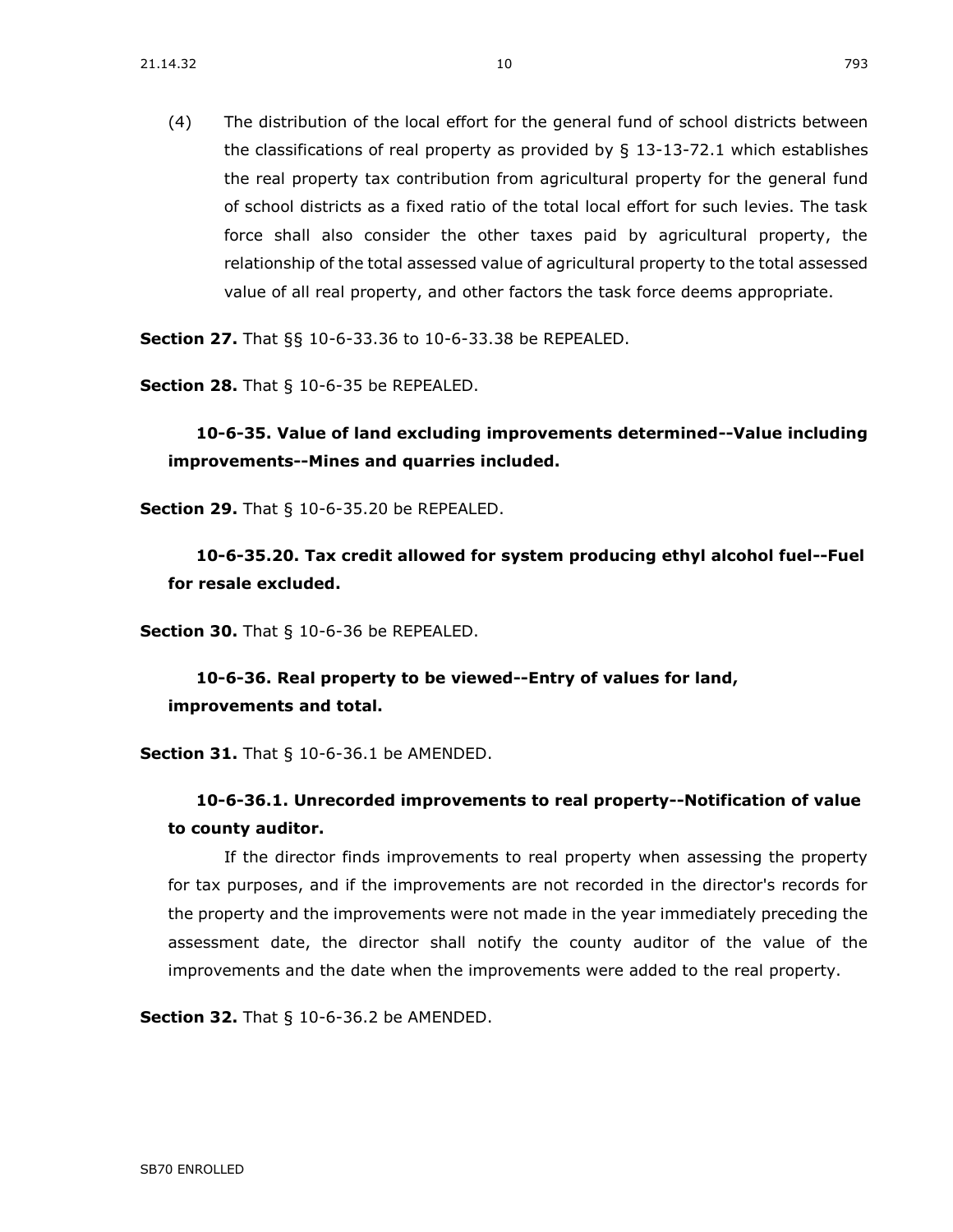The provisions of §§ [10-6-36.1](https://sdlegislature.gov/Statutes/Codified_Laws/DisplayStatute.aspx?Type=Statute&Statute=10-6-36.1) to [10-6-36.3,](https://sdlegislature.gov/Statutes/Codified_Laws/DisplayStatute.aspx?Type=Statute&Statute=10-6-36.3) inclusive, may not be applied to improvements to real property made two or more years prior to the assessment date unless the owner of the real property willfully hid or attempted to hide the improvements from the director for the purpose of evading the taxation of such improvements. Before the director may notify the county auditor of improvements made two or more years prior to the assessment date, the director shall petition the circuit court where such real property is located. The court shall hold a hearing on such petition and shall determine if the owner of the real property hid or attempted to hide the improvements for the purpose of evading the taxation of such improvements. The court shall provide reasonable notice of the hearing to the director and the owner of such real property. The director and the owner of the real property shall be given opportunity to present evidence and be represented by counsel.

**Section 33.** [That § 10-6-36.3 be AMENDED.](https://sdlegislature.gov/Statutes/Codified_Laws/DisplayStatute.aspx?Type=Statute&Statute=10-6-36.3)

#### **[10-6-36.3. P](https://sdlegislature.gov/Statutes/Codified_Laws/DisplayStatute.aspx?Type=Statute&Statute=10-6-36.3)etition for reversal of director's decision--Notice and hearing.**

Any person whose improvements are added to the tax roll pursuant to §§ [10-6-](https://sdlegislature.gov/Statutes/Codified_Laws/DisplayStatute.aspx?Type=Statute&Statute=10-6-36.1) [36.1](https://sdlegislature.gov/Statutes/Codified_Laws/DisplayStatute.aspx?Type=Statute&Statute=10-6-36.1) to [10-6-36.3,](https://sdlegislature.gov/Statutes/Codified_Laws/DisplayStatute.aspx?Type=Statute&Statute=10-6-36.3) inclusive, but feels that the improvements were not added to the property tax roll in the year the improvements should have been added because of poor assessment practices, may petition the circuit court where the real property is located for a reversal of the director's decision. The court shall hold a hearing on the petition and shall determine if poor assessment practice was the reason the improvements were not added to the tax roll in the year the improvements should have been added. The court shall provide reasonable notice of the hearing to the director and the owner of the real property. The director and the owner of the real property shall be given opportunity to present evidence and be represented by counsel.

**Section 34.** [That § 10-6-37 be AMENDED.](https://sdlegislature.gov/Statutes/Codified_Laws/DisplayStatute.aspx?Type=Statute&Statute=10-6-37)

#### **[10-6-37. R](https://sdlegislature.gov/Statutes/Codified_Laws/DisplayStatute.aspx?Type=Statute&Statute=10-6-37)ailroad and highway rights-of-way deducted in valuing land.**

The director shall, in assessing lands for taxation through or over which any railroad or public highway runs, deduct from the entire area of the land the amount of land embraced within the limits of the right-of-way of the railroad or public highway, and assess to the owner of the land through or over which the right-of-way or other highway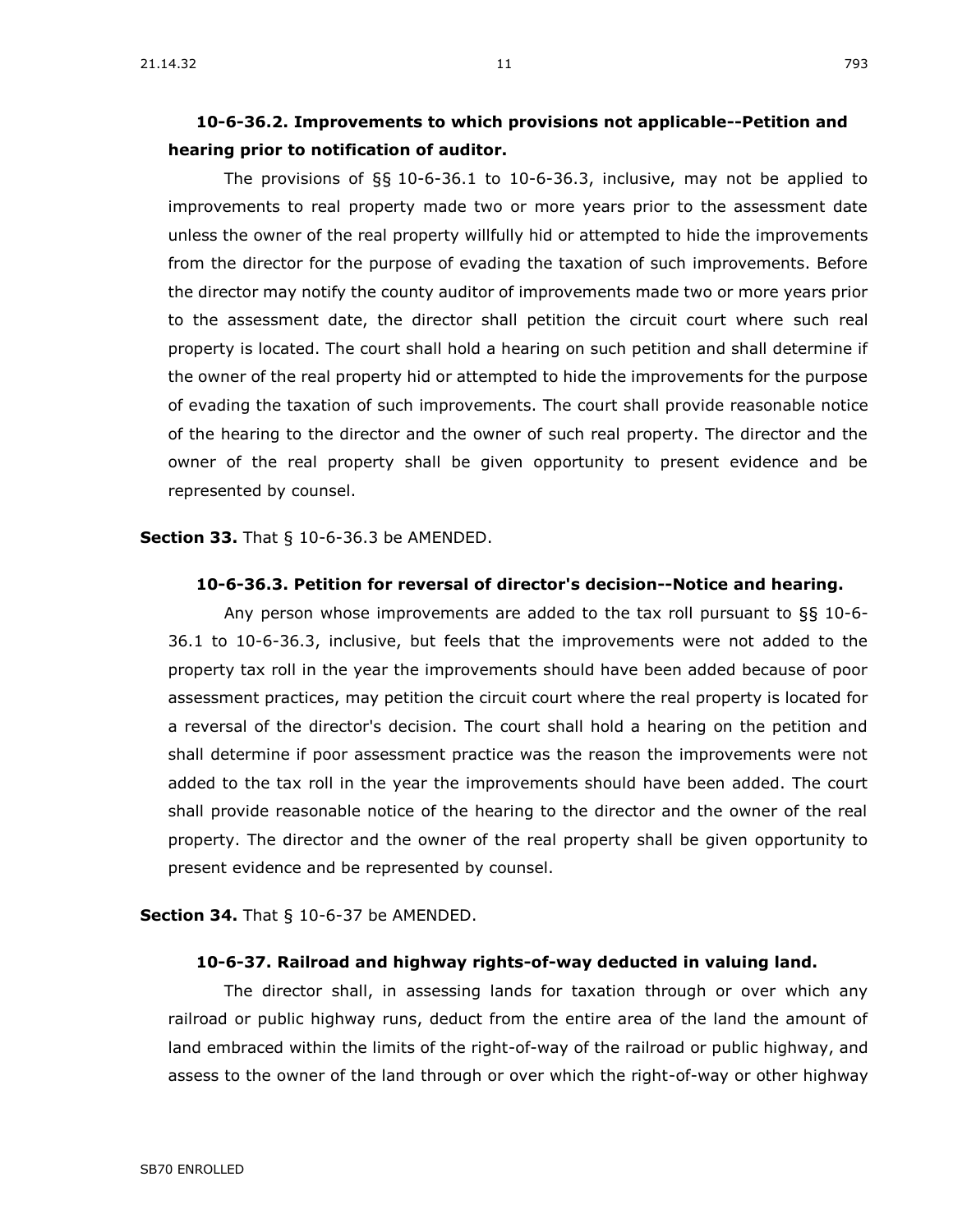**Section 35.** [That § 10-6-38 be AMENDED.](https://sdlegislature.gov/Statutes/Codified_Laws/DisplayStatute.aspx?Type=Statute&Statute=10-6-38)

## **[10-6-38. R](https://sdlegislature.gov/Statutes/Codified_Laws/DisplayStatute.aspx?Type=Statute&Statute=10-6-38)eal estate list included in assessment lists, rolls, and book-- Contents.**

The assessment lists, rolls, and book shall contain a list of all the taxable lands in the county in numerical order, beginning with the lowest numbered section in the lowest numbered township in the lowest numbered range in the county, and ending with the highest numbered section, township, and range, with the number of acres in each tract set opposite the same in a column provided for that purpose, and the assessed value thereof in another column, and the name of the owner or person listing the same in another column, with the columns of acres and values footed up.

**Section 36.** [That § 10-6-40 be AMENDED.](https://sdlegislature.gov/Statutes/Codified_Laws/DisplayStatute.aspx?Type=Statute&Statute=10-6-40)

#### **[10-6-40. E](https://sdlegislature.gov/Statutes/Codified_Laws/DisplayStatute.aspx?Type=Statute&Statute=10-6-40)qualization director's affidavit attached to real estate list.**

Each director shall take and subscribe an oath, which shall be certified by the county auditor or other officer administering the same, and attach to the return which the director is required to make, in the following form:

I, \_\_\_\_\_\_\_\_\_\_\_, director of equalization for the \_\_\_\_\_\_\_\_\_\_\_\_\_\_\_\_\_\_\_\_\_\_\_of \_\_\_\_\_\_\_\_\_\_\_\_\_\_\_\_in \_\_\_\_\_\_\_\_\_\_ county, in the State of South Dakota, do solemnly swear (or affirm), that the return to which this is attached contains a correct description of each parcel of real property within such municipality, township, or assessment district, as far as I have been able to ascertain the same; that the value attached to each parcel in such return is, as I verily believe, the full and true cash value thereof; that in no case have I knowingly omitted to demand a statement of the description and value of all the real property which I am required by law to list, or in any way connived at any violation or evasion of any of the requirements of the law in relation to the listing and valuing of real property.

**Section 37.** That § [10-6-43 be AMENDED:](https://sdlegislature.gov/Statutes/Codified_Laws/DisplayStatute.aspx?Type=Statute&Statute=10-6-43)

#### **[10-6-43. R](https://sdlegislature.gov/Statutes/Codified_Laws/DisplayStatute.aspx?Type=Statute&Statute=10-6-43)ecords of county auditor or treasurer authorized as tax records.**

Records kept in any form in the office of a county auditor or treasurer may be used as tax records in lieu of the director's assessment books or other records.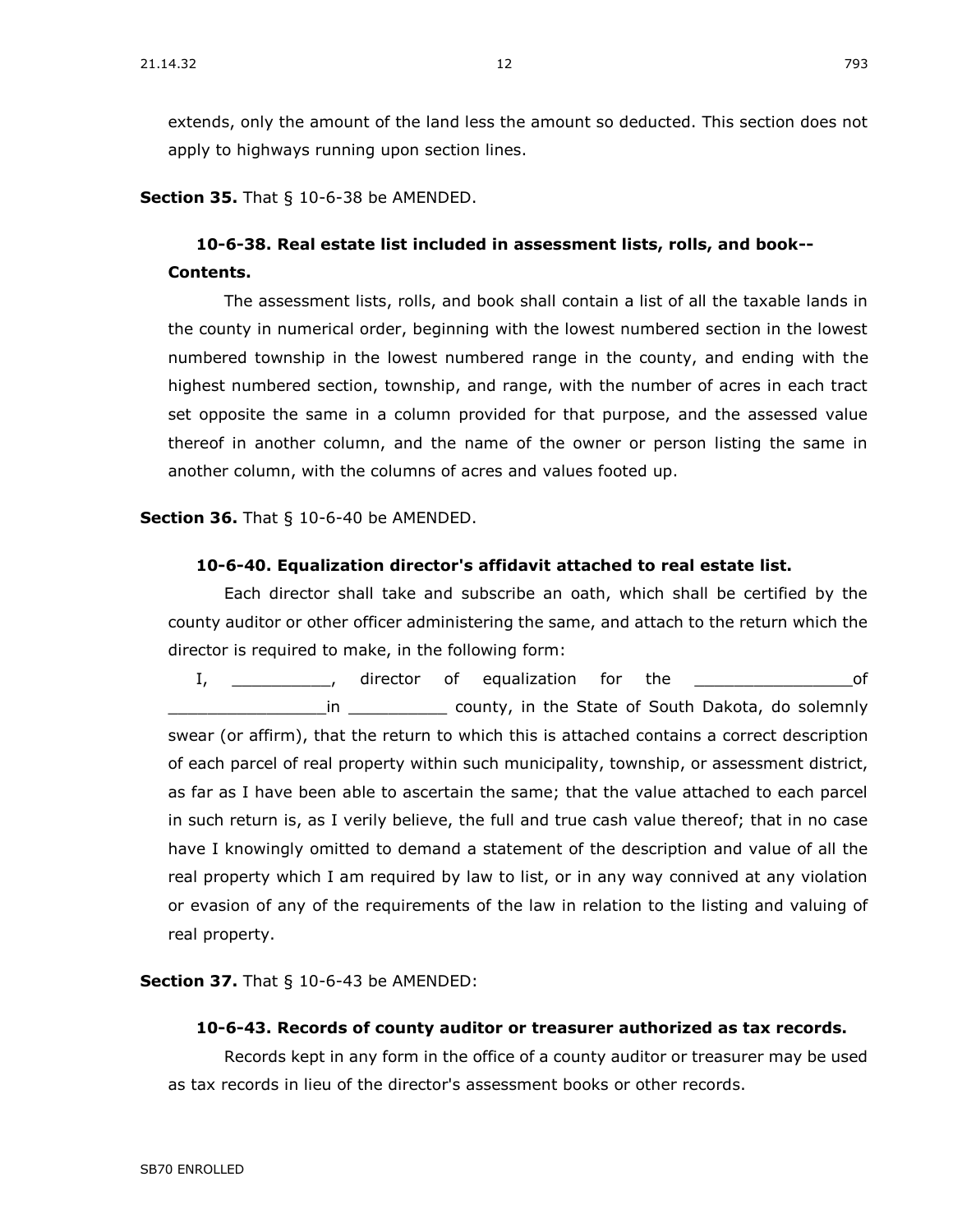**Section 38.** [That § 10-6-44 be AMENDED:](https://sdlegislature.gov/Statutes/Codified_Laws/DisplayStatute.aspx?Type=Statute&Statute=10-6-44)

## **[10-6-44. D](https://sdlegislature.gov/Statutes/Codified_Laws/DisplayStatute.aspx?Type=Statute&Statute=10-6-44)elivery of updated records to boards of equalization--Open to public inspection.**

Each director shall annually, on or before the third Monday in March, make out and deliver updated assessment records to the clerk of the local board of equalization, or, if there is no local board of equalization, then to the county auditor. The records delivered are open to public inspection by all interested persons until the following Saturday.

**Section 39.** [That § 10-6-50 be AMENDED.](https://sdlegislature.gov/Statutes/Codified_Laws/DisplayStatute.aspx?Type=Statute&Statute=10-6-50)

#### **[10-6-50. N](https://sdlegislature.gov/Statutes/Codified_Laws/DisplayStatute.aspx?Type=Statute&Statute=10-6-50)otice of assessment--Required information--Promulgation of rules.**

The director shall mail or transmit electronically a notice of assessment to each property owner not later than March first that contains:

- (1) A statement that property occupied by the owner or a parent of the owner may be eligible for tax relief by being classified as an owner-occupied single-family dwelling pursuant to §§ [10-13-39](https://sdlegislature.gov/Statutes/Codified_Laws/DisplayStatute.aspx?Type=Statute&Statute=10-13-39) through [10-13-40;](https://sdlegislature.gov/Statutes/Codified_Laws/DisplayStatute.aspx?Type=Statute&Statute=10-13-40)
- (2) A statement that property owned and occupied by a veteran who is rated as permanently and totally disabled from a service-connected disability or the veteran's surviving spouse may be eligible for tax relief pursuant to §§ [10-4-40](https://sdlegislature.gov/Statutes/Codified_Laws/DisplayStatute.aspx?Type=Statute&Statute=10-4-40) and [10-4-41;](https://sdlegislature.gov/Statutes/Codified_Laws/DisplayStatute.aspx?Type=Statute&Statute=10-4-41)
- (3) A statement that a dwelling specifically designed for use by a paraplegic as a wheelchair home that is owned and occupied by a paraplegic veteran, a veteran with the loss or loss of use of both lower extremities, or the veteran's surviving spouse may be eligible for tax relief pursuant to § [10-4-24.10;](https://sdlegislature.gov/Statutes/Codified_Laws/DisplayStatute.aspx?Type=Statute&Statute=10-4-24.10)
- (4) A statement that a dwelling owned and occupied by a paraplegic or an individual with the loss or loss of use of both lower extremities may be eligible for tax relief pursuant to § [10-4-24.11;](https://sdlegislature.gov/Statutes/Codified_Laws/DisplayStatute.aspx?Type=Statute&Statute=10-4-24.11)
- (5) A statement that property owned by a citizen who reached sixty-five years of age or who is disabled may be eligible for tax relief pursuant to chapter [10-6A;](https://sdlegislature.gov/Statutes/Codified_Laws/DisplayStatute.aspx?Type=Statute&Statute=10-6A) and
- (6) Uniform information prescribed by the secretary of the department. The secretary of the department may promulgate rules, pursuant to chapter [1-26,](https://sdlegislature.gov/Statutes/Codified_Laws/DisplayStatute.aspx?Type=Statute&Statute=1-26) concerning the form and content of the notice.

**Section 40.** [That § 10-6-75 be AMENDED:](https://sdlegislature.gov/Statutes/Codified_Laws/DisplayStatute.aspx?Type=Statute&Statute=10-6-75)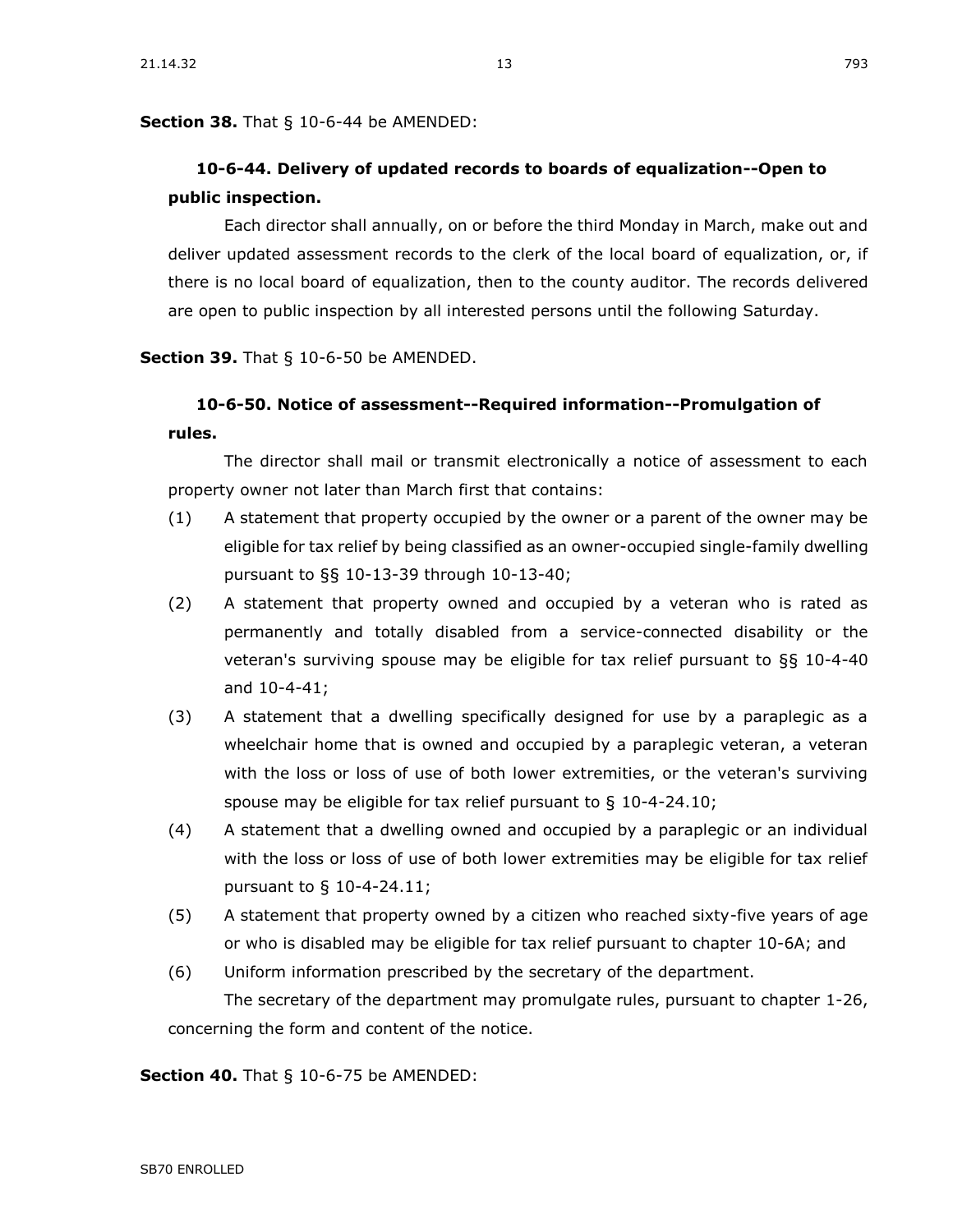If the assessed valuation of any real property increases by more than twenty percent in a year, the director shall provide written notice to the property owner, unless the property was subject to an addition, improvement, or change in use or classification. The director shall provide in the written notice:

- (1) Notification of the current assessed valuation, the prior year's assessment, and the percentage increase of the assessed valuation;
- (2) A statement that the director will provide to the property owner, upon request, sales of comparable property or other information supporting the increased assessed valuation; and
- (3) Information about the appeal process.

The secretary of the department may promulgate rules, pursuant to chapter [1-26,](https://sdlegislature.gov/Statutes/Codified_Laws/DisplayStatute.aspx?Type=Statute&Statute=1-26) concerning the form and content of the notice.

**Section 41.** [That §§ 10-6-76 to 10-6-77 be REPEALED.](https://sdlegislature.gov/Statutes/Codified_Laws/DisplayStatute.aspx?Type=Multi&Statute=10-6-76&Statute=10-6-77)

**Section 42.** [That § 10-6-78 be AMENDED:](https://sdlegislature.gov/Statutes/Codified_Laws/DisplayStatute.aspx?Type=Statute&Statute=10-6-78)

## **[10-6-78. C](https://sdlegislature.gov/Statutes/Codified_Laws/DisplayStatute.aspx?Type=Statute&Statute=10-6-78)onsideration of federal income tax credits in assessing property prohibited.**

A director may not consider any federal income tax credit that is extended to the property owner pursuant to sections 38, 42, and 47 of the United States Internal Revenue Code, as defined in § [10-1-47,](https://sdlegislature.gov/Statutes/Codified_Laws/DisplayStatute.aspx?Type=Statute&Statute=10-1-47) for the purpose of assessing any real property.

**Section 43.** [That § 10-1-47 be AMENDED.](https://sdlegislature.gov/Statutes/Codified_Laws/DisplayStatute.aspx?Type=Statute&Statute=10-1-47)

#### **[10-1-47. I](https://sdlegislature.gov/Statutes/Codified_Laws/DisplayStatute.aspx?Type=Statute&Statute=10-1-47)nternal Revenue Code--Defined for certain sections.**

The term, United States Internal Revenue Code, or Internal Revenue Code, means the United States Internal Revenue Code as amended and in effect on January 1, 2020. This section applies to §§ [10-4-9.1,](https://sdlegislature.gov/Statutes/Codified_Laws/DisplayStatute.aspx?Type=Statute&Statute=10-4-9.1) [10-4-9.2,](https://sdlegislature.gov/Statutes/Codified_Laws/DisplayStatute.aspx?Type=Statute&Statute=10-4-9.2) [10-4-9.3,](https://sdlegislature.gov/Statutes/Codified_Laws/DisplayStatute.aspx?Type=Statute&Statute=10-4-9.3) [10-4-9.4,](https://sdlegislature.gov/Statutes/Codified_Laws/DisplayStatute.aspx?Type=Statute&Statute=10-4-9.4) [10-4-39,](https://sdlegislature.gov/Statutes/Codified_Laws/DisplayStatute.aspx?Type=Statute&Statute=10-4-39) [10-6-78,](https://sdlegislature.gov/Statutes/Codified_Laws/DisplayStatute.aspx?Type=Statute&Statute=10-6-78) and [10-43-10.1,](https://sdlegislature.gov/Statutes/Codified_Laws/DisplayStatute.aspx?Type=Statute&Statute=10-43-10.1) and subdivisions [10-6A-1\(](https://sdlegislature.gov/Statutes/Codified_Laws/DisplayStatute.aspx?Type=Statute&Statute=10-6A-1)7), [10-6B-1\(](https://sdlegislature.gov/Statutes/Codified_Laws/DisplayStatute.aspx?Type=Statute&Statute=10-6B-1)5), [10-18A-1\(](https://sdlegislature.gov/Statutes/Codified_Laws/DisplayStatute.aspx?Type=Statute&Statute=10-18A-1)6), [10-43-10.3\(](https://sdlegislature.gov/Statutes/Codified_Laws/DisplayStatute.aspx?Type=Statute&Statute=10-43-10.3)6), and [10-45A-1\(](https://sdlegislature.gov/Statutes/Codified_Laws/DisplayStatute.aspx?Type=Statute&Statute=10-45A-1)5).

**Section 44.** Pursuant to § [2-16-9,](https://sdlegislature.gov/Statutes/Codified_Laws/DisplayStatute.aspx?Type=Statute&Statute=2-16-9) the Code Counsel shall transfer all sections of chapter [10-](https://sdlegislature.gov/Statutes/Codified_Laws/DisplayStatute.aspx?Type=Statute&Statute=10-6) [6](https://sdlegislature.gov/Statutes/Codified_Laws/DisplayStatute.aspx?Type=Statute&Statute=10-6) that have not been repealed to chapter [10-6,](https://sdlegislature.gov/Statutes/Codified_Laws/DisplayStatute.aspx?Type=Statute&Statute=10-6) beginning with § [10-6-](https://sdlegislature.gov/Statutes/Codified_Laws/DisplayStatute.aspx?Type=Statute&Statute=10-6)101, as follows: § [10-](https://sdlegislature.gov/Statutes/Codified_Laws/DisplayStatute.aspx?Type=Statute&Statute=10-6) [6-](https://sdlegislature.gov/Statutes/Codified_Laws/DisplayStatute.aspx?Type=Statute&Statute=10-6)1 to § [10-6-](https://sdlegislature.gov/Statutes/Codified_Laws/DisplayStatute.aspx?Type=Statute&Statute=10-6)101; § [10-6-](https://sdlegislature.gov/Statutes/Codified_Laws/DisplayStatute.aspx?Type=Statute&Statute=10-6)1.1 to § [10-6-](https://sdlegislature.gov/Statutes/Codified_Laws/DisplayStatute.aspx?Type=Statute&Statute=10-6)102; § [10-6-](https://sdlegislature.gov/Statutes/Codified_Laws/DisplayStatute.aspx?Type=Statute&Statute=10-6)1.2 to § [10-6-](https://sdlegislature.gov/Statutes/Codified_Laws/DisplayStatute.aspx?Type=Statute&Statute=10-6)103; § [10-6-](https://sdlegislature.gov/Statutes/Codified_Laws/DisplayStatute.aspx?Type=Statute&Statute=10-6)1.3 to § [10-](https://sdlegislature.gov/Statutes/Codified_Laws/DisplayStatute.aspx?Type=Statute&Statute=10-6)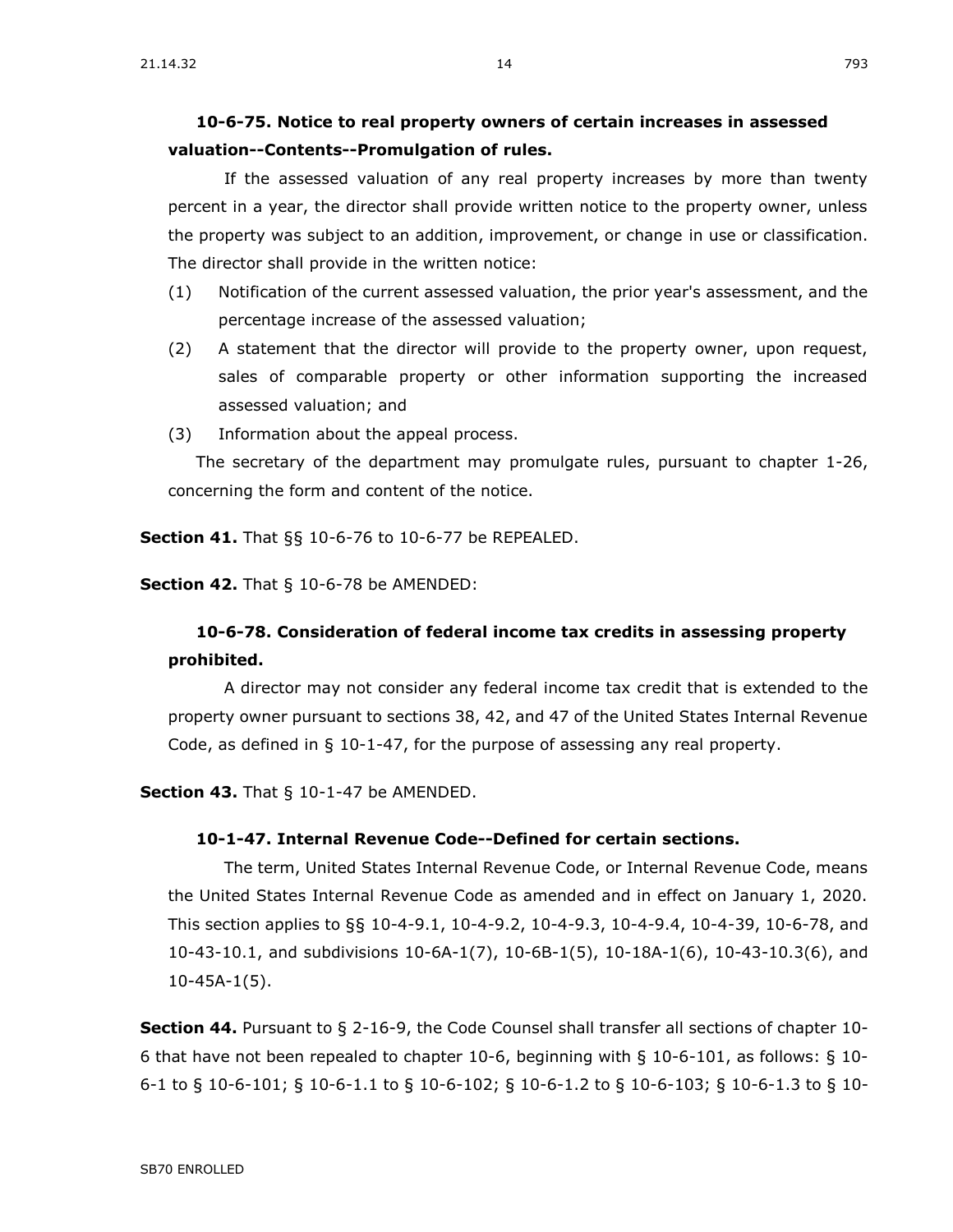[6-](https://sdlegislature.gov/Statutes/Codified_Laws/DisplayStatute.aspx?Type=Statute&Statute=10-6)104; § [10-6-](https://sdlegislature.gov/Statutes/Codified_Laws/DisplayStatute.aspx?Type=Statute&Statute=10-6)2 to § [10-6-](https://sdlegislature.gov/Statutes/Codified_Laws/DisplayStatute.aspx?Type=Statute&Statute=10-6)105; § [10-6-](https://sdlegislature.gov/Statutes/Codified_Laws/DisplayStatute.aspx?Type=Statute&Statute=10-6)4 to § [10-6-](https://sdlegislature.gov/Statutes/Codified_Laws/DisplayStatute.aspx?Type=Statute&Statute=10-6)107; § [10-6-](https://sdlegislature.gov/Statutes/Codified_Laws/DisplayStatute.aspx?Type=Statute&Statute=10-6)8 to § [10-6-](https://sdlegislature.gov/Statutes/Codified_Laws/DisplayStatute.aspx?Type=Statute&Statute=10-6)108; § [10-6-](https://sdlegislature.gov/Statutes/Codified_Laws/DisplayStatute.aspx?Type=Statute&Statute=10-6)25 to § [10-6-](https://sdlegislature.gov/Statutes/Codified_Laws/DisplayStatute.aspx?Type=Statute&Statute=10-6)109; § [10-6-](https://sdlegislature.gov/Statutes/Codified_Laws/DisplayStatute.aspx?Type=Statute&Statute=10-6)31 to § [10-6-](https://sdlegislature.gov/Statutes/Codified_Laws/DisplayStatute.aspx?Type=Statute&Statute=10-6)110; § [10-6-](https://sdlegislature.gov/Statutes/Codified_Laws/DisplayStatute.aspx?Type=Statute&Statute=10-6)31.1 to § [10-6-](https://sdlegislature.gov/Statutes/Codified_Laws/DisplayStatute.aspx?Type=Statute&Statute=10-6)111; § [10-6-](https://sdlegislature.gov/Statutes/Codified_Laws/DisplayStatute.aspx?Type=Statute&Statute=10-6)31.2 to § [10-6-](https://sdlegislature.gov/Statutes/Codified_Laws/DisplayStatute.aspx?Type=Statute&Statute=10-6) 106; § [10-6-](https://sdlegislature.gov/Statutes/Codified_Laws/DisplayStatute.aspx?Type=Statute&Statute=10-6)31.3 to § [10-6-](https://sdlegislature.gov/Statutes/Codified_Laws/DisplayStatute.aspx?Type=Statute&Statute=10-6)112; § [10-6-](https://sdlegislature.gov/Statutes/Codified_Laws/DisplayStatute.aspx?Type=Statute&Statute=10-6)31.4 to § [10-6-](https://sdlegislature.gov/Statutes/Codified_Laws/DisplayStatute.aspx?Type=Statute&Statute=10-6)113; § [10-6-](https://sdlegislature.gov/Statutes/Codified_Laws/DisplayStatute.aspx?Type=Statute&Statute=10-6)31.5 to § [10-6-](https://sdlegislature.gov/Statutes/Codified_Laws/DisplayStatute.aspx?Type=Statute&Statute=10-6)114; § [10-6-](https://sdlegislature.gov/Statutes/Codified_Laws/DisplayStatute.aspx?Type=Statute&Statute=10-6)31.6 to § [10-6-](https://sdlegislature.gov/Statutes/Codified_Laws/DisplayStatute.aspx?Type=Statute&Statute=10-6)115; § [10-6-](https://sdlegislature.gov/Statutes/Codified_Laws/DisplayStatute.aspx?Type=Statute&Statute=10-6)31.7 to § [10-6-](https://sdlegislature.gov/Statutes/Codified_Laws/DisplayStatute.aspx?Type=Statute&Statute=10-6)116; § [10-6-](https://sdlegislature.gov/Statutes/Codified_Laws/DisplayStatute.aspx?Type=Statute&Statute=10-6)31.8 to § [10-6-](https://sdlegislature.gov/Statutes/Codified_Laws/DisplayStatute.aspx?Type=Statute&Statute=10-6)117; § [10-6-](https://sdlegislature.gov/Statutes/Codified_Laws/DisplayStatute.aspx?Type=Statute&Statute=10-6) 31.9 to § [10-6-](https://sdlegislature.gov/Statutes/Codified_Laws/DisplayStatute.aspx?Type=Statute&Statute=10-6)118; § [10-6-](https://sdlegislature.gov/Statutes/Codified_Laws/DisplayStatute.aspx?Type=Statute&Statute=10-6)33 to § [10-6-](https://sdlegislature.gov/Statutes/Codified_Laws/DisplayStatute.aspx?Type=Statute&Statute=10-6)119; § [10-6-](https://sdlegislature.gov/Statutes/Codified_Laws/DisplayStatute.aspx?Type=Statute&Statute=10-6)33.3 to § [10-6-](https://sdlegislature.gov/Statutes/Codified_Laws/DisplayStatute.aspx?Type=Statute&Statute=10-6)120; § [10-6-](https://sdlegislature.gov/Statutes/Codified_Laws/DisplayStatute.aspx?Type=Statute&Statute=10-6)33.8 to § [10-6-](https://sdlegislature.gov/Statutes/Codified_Laws/DisplayStatute.aspx?Type=Statute&Statute=10-6)121; § [10-6-](https://sdlegislature.gov/Statutes/Codified_Laws/DisplayStatute.aspx?Type=Statute&Statute=10-6)33.9 to § [10-6-](https://sdlegislature.gov/Statutes/Codified_Laws/DisplayStatute.aspx?Type=Statute&Statute=10-6)122; § [10-6-](https://sdlegislature.gov/Statutes/Codified_Laws/DisplayStatute.aspx?Type=Statute&Statute=10-6)33.12 to § [10-6-](https://sdlegislature.gov/Statutes/Codified_Laws/DisplayStatute.aspx?Type=Statute&Statute=10-6)123; § [10-6-](https://sdlegislature.gov/Statutes/Codified_Laws/DisplayStatute.aspx?Type=Statute&Statute=10-6)33.13 to § [10-6-](https://sdlegislature.gov/Statutes/Codified_Laws/DisplayStatute.aspx?Type=Statute&Statute=10-6) 124; § [10-6-](https://sdlegislature.gov/Statutes/Codified_Laws/DisplayStatute.aspx?Type=Statute&Statute=10-6)33.21 to § [10-6-](https://sdlegislature.gov/Statutes/Codified_Laws/DisplayStatute.aspx?Type=Statute&Statute=10-6)125; § [10-6-](https://sdlegislature.gov/Statutes/Codified_Laws/DisplayStatute.aspx?Type=Statute&Statute=10-6)33.22 to § [10-6-](https://sdlegislature.gov/Statutes/Codified_Laws/DisplayStatute.aspx?Type=Statute&Statute=10-6)126; § [10-6-](https://sdlegislature.gov/Statutes/Codified_Laws/DisplayStatute.aspx?Type=Statute&Statute=10-6)33.28 to § [10-6-](https://sdlegislature.gov/Statutes/Codified_Laws/DisplayStatute.aspx?Type=Statute&Statute=10-6)127; § [10-6-](https://sdlegislature.gov/Statutes/Codified_Laws/DisplayStatute.aspx?Type=Statute&Statute=10-6)33.29 to § [10-6-](https://sdlegislature.gov/Statutes/Codified_Laws/DisplayStatute.aspx?Type=Statute&Statute=10-6)128; § [10-6-](https://sdlegislature.gov/Statutes/Codified_Laws/DisplayStatute.aspx?Type=Statute&Statute=10-6)33.30 to § [10-6-](https://sdlegislature.gov/Statutes/Codified_Laws/DisplayStatute.aspx?Type=Statute&Statute=10-6)129; § [10-6-](https://sdlegislature.gov/Statutes/Codified_Laws/DisplayStatute.aspx?Type=Statute&Statute=10-6)33.31 to § [10-6-](https://sdlegislature.gov/Statutes/Codified_Laws/DisplayStatute.aspx?Type=Statute&Statute=10-6)131; § [10-](https://sdlegislature.gov/Statutes/Codified_Laws/DisplayStatute.aspx?Type=Statute&Statute=10-6) [6-](https://sdlegislature.gov/Statutes/Codified_Laws/DisplayStatute.aspx?Type=Statute&Statute=10-6)33.32 to § [10-6-](https://sdlegislature.gov/Statutes/Codified_Laws/DisplayStatute.aspx?Type=Statute&Statute=10-6)130; § [10-6-](https://sdlegislature.gov/Statutes/Codified_Laws/DisplayStatute.aspx?Type=Statute&Statute=10-6)33.33 to § [10-6-](https://sdlegislature.gov/Statutes/Codified_Laws/DisplayStatute.aspx?Type=Statute&Statute=10-6)132; § [10-6-](https://sdlegislature.gov/Statutes/Codified_Laws/DisplayStatute.aspx?Type=Statute&Statute=10-6)33.34 to § [10-6-](https://sdlegislature.gov/Statutes/Codified_Laws/DisplayStatute.aspx?Type=Statute&Statute=10-6)133; § [10-6-](https://sdlegislature.gov/Statutes/Codified_Laws/DisplayStatute.aspx?Type=Statute&Statute=10-6) 33.35 to § [10-6-](https://sdlegislature.gov/Statutes/Codified_Laws/DisplayStatute.aspx?Type=Statute&Statute=10-6)134; § [10-6-](https://sdlegislature.gov/Statutes/Codified_Laws/DisplayStatute.aspx?Type=Statute&Statute=10-6)34.1 to § [10-6-](https://sdlegislature.gov/Statutes/Codified_Laws/DisplayStatute.aspx?Type=Statute&Statute=10-6)136; § [10-6-](https://sdlegislature.gov/Statutes/Codified_Laws/DisplayStatute.aspx?Type=Statute&Statute=10-6)35.2 to § [10-6-](https://sdlegislature.gov/Statutes/Codified_Laws/DisplayStatute.aspx?Type=Statute&Statute=10-6)137; § [10-6-](https://sdlegislature.gov/Statutes/Codified_Laws/DisplayStatute.aspx?Type=Statute&Statute=10-6)35.4 to § [10-6-](https://sdlegislature.gov/Statutes/Codified_Laws/DisplayStatute.aspx?Type=Statute&Statute=10-6)138; § [10-6-](https://sdlegislature.gov/Statutes/Codified_Laws/DisplayStatute.aspx?Type=Statute&Statute=10-6)35.23 to § [10-6-](https://sdlegislature.gov/Statutes/Codified_Laws/DisplayStatute.aspx?Type=Statute&Statute=10-6)139; § [10-6-](https://sdlegislature.gov/Statutes/Codified_Laws/DisplayStatute.aspx?Type=Statute&Statute=10-6)35.27 to § [10-6-](https://sdlegislature.gov/Statutes/Codified_Laws/DisplayStatute.aspx?Type=Statute&Statute=10-6)140; § [10-6-](https://sdlegislature.gov/Statutes/Codified_Laws/DisplayStatute.aspx?Type=Statute&Statute=10-6)36.1 to § [10-](https://sdlegislature.gov/Statutes/Codified_Laws/DisplayStatute.aspx?Type=Statute&Statute=10-6) [6-](https://sdlegislature.gov/Statutes/Codified_Laws/DisplayStatute.aspx?Type=Statute&Statute=10-6)145; § [10-6-](https://sdlegislature.gov/Statutes/Codified_Laws/DisplayStatute.aspx?Type=Statute&Statute=10-6)36.2 to § [10-6-](https://sdlegislature.gov/Statutes/Codified_Laws/DisplayStatute.aspx?Type=Statute&Statute=10-6)146; § [10-6-](https://sdlegislature.gov/Statutes/Codified_Laws/DisplayStatute.aspx?Type=Statute&Statute=10-6)36.3 to § [10-6-](https://sdlegislature.gov/Statutes/Codified_Laws/DisplayStatute.aspx?Type=Statute&Statute=10-6)147; § [10-6-](https://sdlegislature.gov/Statutes/Codified_Laws/DisplayStatute.aspx?Type=Statute&Statute=10-6)37 to § [10-6-](https://sdlegislature.gov/Statutes/Codified_Laws/DisplayStatute.aspx?Type=Statute&Statute=10-6)148; § [10-6-](https://sdlegislature.gov/Statutes/Codified_Laws/DisplayStatute.aspx?Type=Statute&Statute=10-6)38 to § [10-6-](https://sdlegislature.gov/Statutes/Codified_Laws/DisplayStatute.aspx?Type=Statute&Statute=10-6)149; § [10-6-](https://sdlegislature.gov/Statutes/Codified_Laws/DisplayStatute.aspx?Type=Statute&Statute=10-6)39 to § [10-6-](https://sdlegislature.gov/Statutes/Codified_Laws/DisplayStatute.aspx?Type=Statute&Statute=10-6)150; § [10-6-](https://sdlegislature.gov/Statutes/Codified_Laws/DisplayStatute.aspx?Type=Statute&Statute=10-6)40 to § [10-6-](https://sdlegislature.gov/Statutes/Codified_Laws/DisplayStatute.aspx?Type=Statute&Statute=10-6)151; § [10-6-](https://sdlegislature.gov/Statutes/Codified_Laws/DisplayStatute.aspx?Type=Statute&Statute=10-6)43 to § [10-6-](https://sdlegislature.gov/Statutes/Codified_Laws/DisplayStatute.aspx?Type=Statute&Statute=10-6)152; § [10-6-](https://sdlegislature.gov/Statutes/Codified_Laws/DisplayStatute.aspx?Type=Statute&Statute=10-6)44 to § [10-6-](https://sdlegislature.gov/Statutes/Codified_Laws/DisplayStatute.aspx?Type=Statute&Statute=10-6)153; § [10-6-](https://sdlegislature.gov/Statutes/Codified_Laws/DisplayStatute.aspx?Type=Statute&Statute=10-6)50 to § [10-6-](https://sdlegislature.gov/Statutes/Codified_Laws/DisplayStatute.aspx?Type=Statute&Statute=10-6)154; § [10-6-](https://sdlegislature.gov/Statutes/Codified_Laws/DisplayStatute.aspx?Type=Statute&Statute=10-6)51 to § [10-6-](https://sdlegislature.gov/Statutes/Codified_Laws/DisplayStatute.aspx?Type=Statute&Statute=10-6)156; § [10-6-](https://sdlegislature.gov/Statutes/Codified_Laws/DisplayStatute.aspx?Type=Statute&Statute=10-6)56 to § [10-6-](https://sdlegislature.gov/Statutes/Codified_Laws/DisplayStatute.aspx?Type=Statute&Statute=10-6)141; § [10-6-](https://sdlegislature.gov/Statutes/Codified_Laws/DisplayStatute.aspx?Type=Statute&Statute=10-6)57 to § [10-6-](https://sdlegislature.gov/Statutes/Codified_Laws/DisplayStatute.aspx?Type=Statute&Statute=10-6)142; § [10-6-](https://sdlegislature.gov/Statutes/Codified_Laws/DisplayStatute.aspx?Type=Statute&Statute=10-6)66 to § [10-6-](https://sdlegislature.gov/Statutes/Codified_Laws/DisplayStatute.aspx?Type=Statute&Statute=10-6)143; § [10-6-](https://sdlegislature.gov/Statutes/Codified_Laws/DisplayStatute.aspx?Type=Statute&Statute=10-6)67 to § [10-6-](https://sdlegislature.gov/Statutes/Codified_Laws/DisplayStatute.aspx?Type=Statute&Statute=10-6)144; § [10-6-](https://sdlegislature.gov/Statutes/Codified_Laws/DisplayStatute.aspx?Type=Statute&Statute=10-6)75 to § [10-6-](https://sdlegislature.gov/Statutes/Codified_Laws/DisplayStatute.aspx?Type=Statute&Statute=10-6)155; § [10-6-](https://sdlegislature.gov/Statutes/Codified_Laws/DisplayStatute.aspx?Type=Statute&Statute=10-6)78 to § [10-6-](https://sdlegislature.gov/Statutes/Codified_Laws/DisplayStatute.aspx?Type=Statute&Statute=10-6)157.

Pursuant to § [2-16-9,](https://sdlegislature.gov/Statutes/Codified_Laws/DisplayStatute.aspx?Type=Statute&Statute=2-16-9) the Code Commission and Code Counsel are requested to correct and integrate all cross-references from chapter [10-6](https://sdlegislature.gov/Statutes/Codified_Laws/DisplayStatute.aspx?Type=Statute&Statute=10-6) that have been transferred pursuant to this Act.